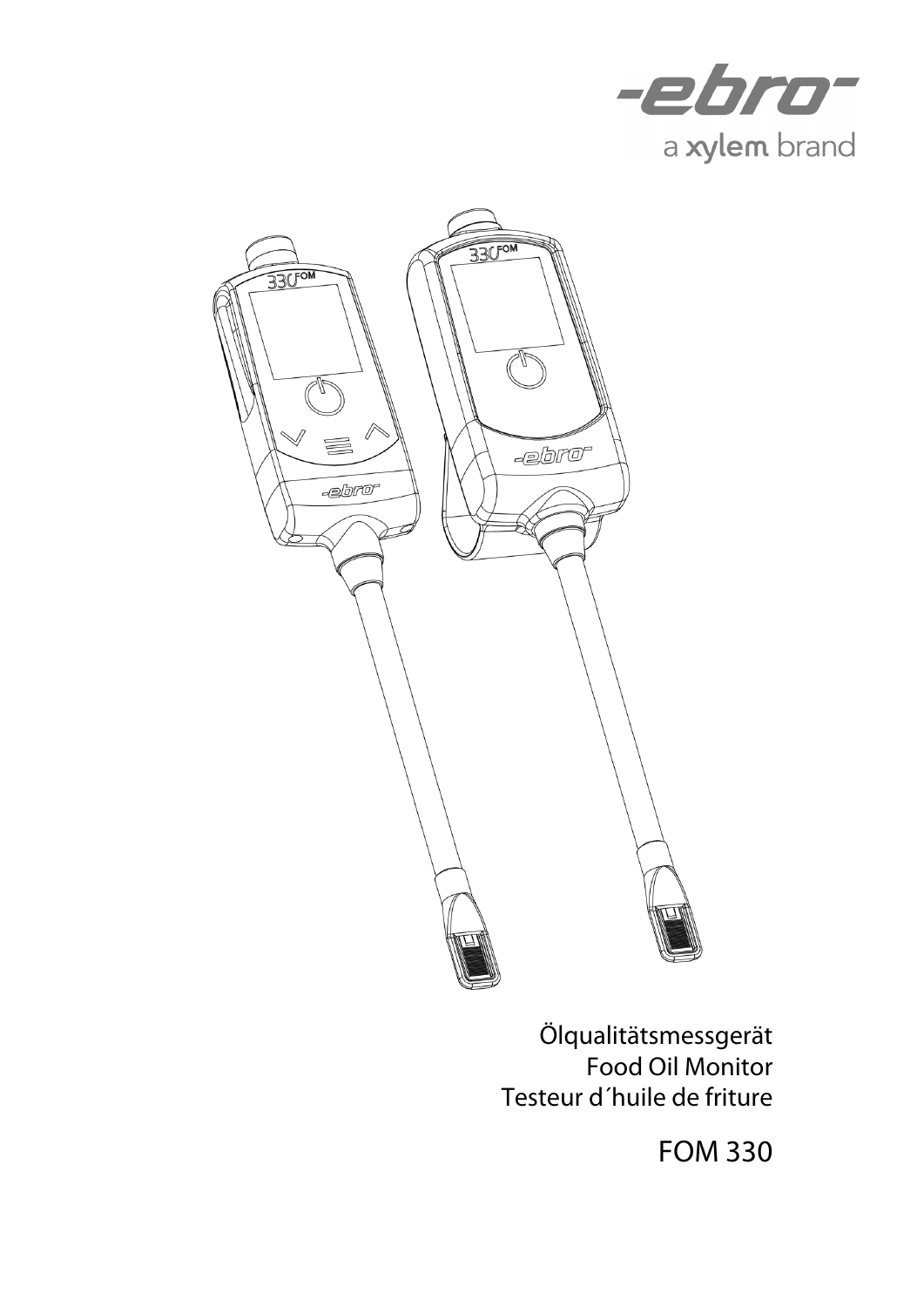Lieber Kunde,

wir gratulieren Ihnen zum Erwerb eines ebro Produkts.

Wir hoffen, dass Sie den Nutzen dieses Produkts lange genießen können und dass es Ihnen bei Ihrer Arbeit hilft.

Bitte nehmen Sie sich die Zeit, die Bedienungsanleitung sorgfältig zu lesen, und machen Sie sich mit dem Gerät vertraut, bevor Sie es verwenden.

Dieses Produkt erfüllt das EMVG.

CE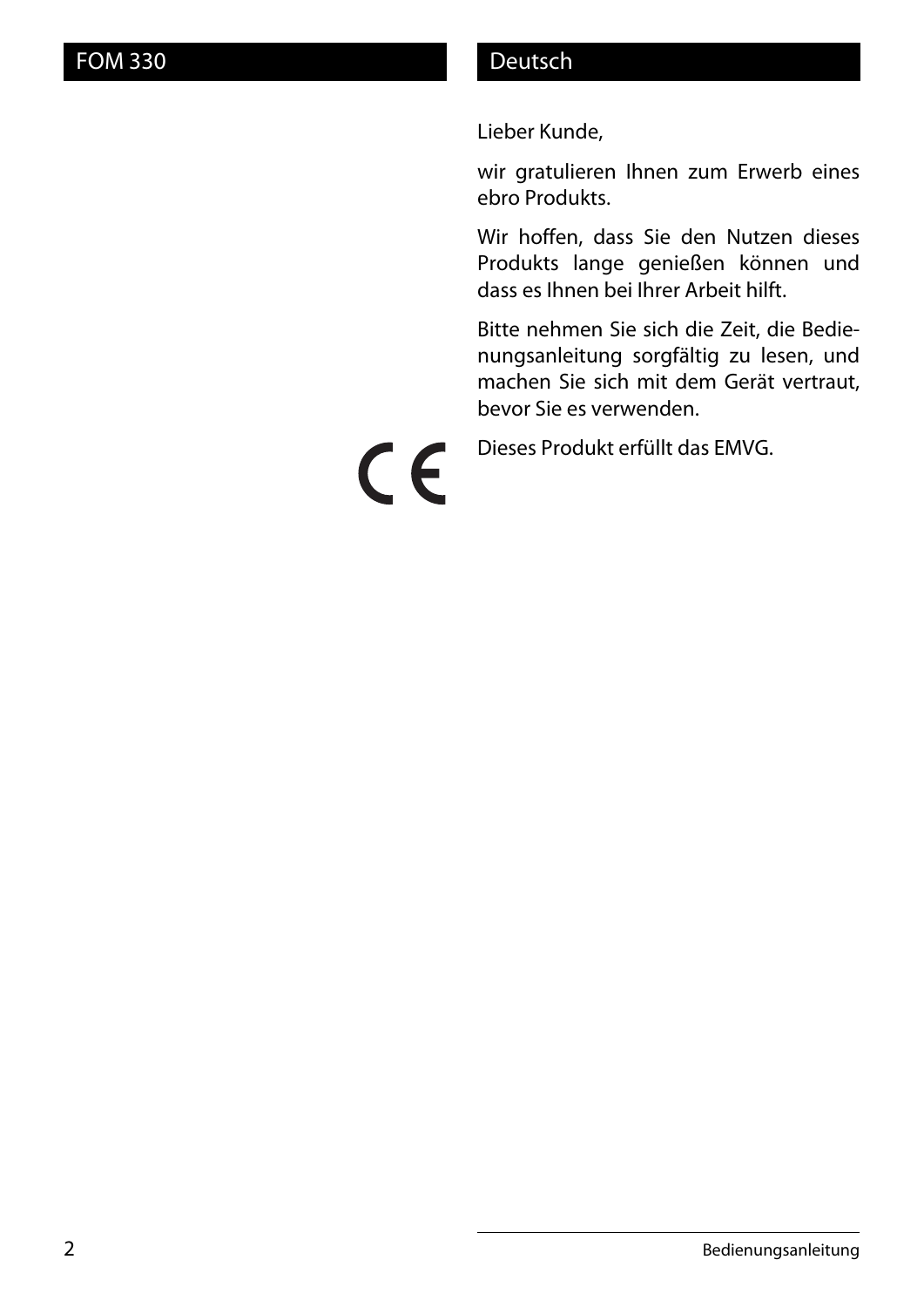#### Dear customer,

Congratulations on the purchase of an ebro product.

We hope than you can make use of this product for a long time and that it helps you with your work.

Please take your time to read this manual carefully, and make yourself familiar with the device before you start to use it.

This product fulfills the CE guidelines.

#### English **Français**

#### Cher client,

Nous vous remercions d'avoir acquis unproduit ebro.

Nous espérons que vous pourrez profiter longtemps de ce produit et qu'il vous aidera dans votre travail.

Les informations utiles et importantes pour la compréhension du fonctionnement de l'instrument sont repérées par une bordure à gauche du texte.

Ce produit suit les directives de CE.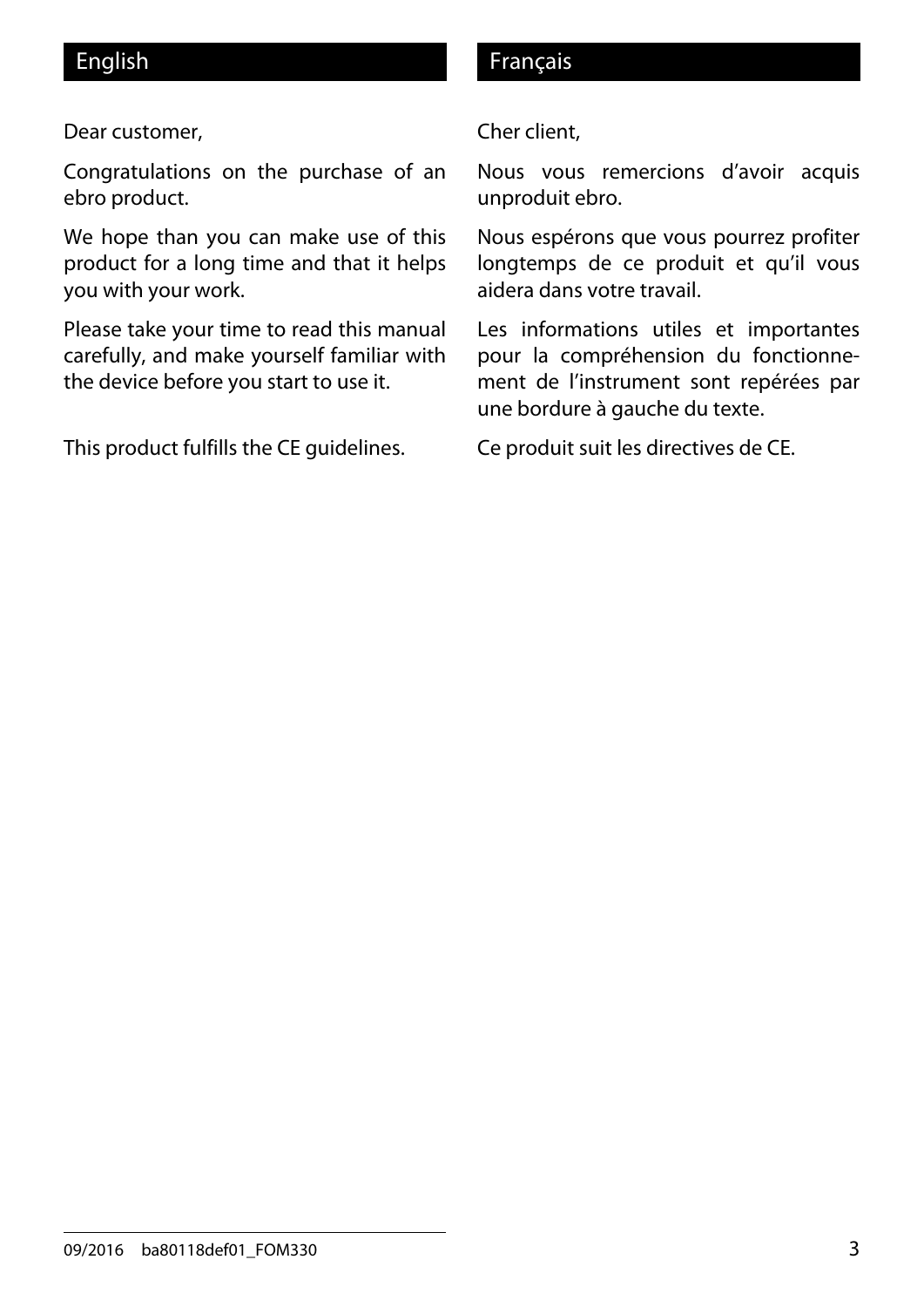# Inhalt

| Sicherheitshinweise 6        |
|------------------------------|
| Beschreibung  8              |
| Auspacken / Lieferumfang 10  |
| Bedienung 10                 |
| NextStep-Anzeige10           |
| Einschalten des FOM 33012    |
| Messen mit dem FOM 330  12   |
| Reinigung 16                 |
|                              |
| Übersicht des User Menüs  18 |
| Öl-Schnelleinstellung26      |
| User-Justierung28            |
| Öl-Einstellungen30           |
|                              |
| Fehlermeldung34              |
| Wartung und Entsorgung36     |
|                              |
|                              |
| Technische Daten38           |
|                              |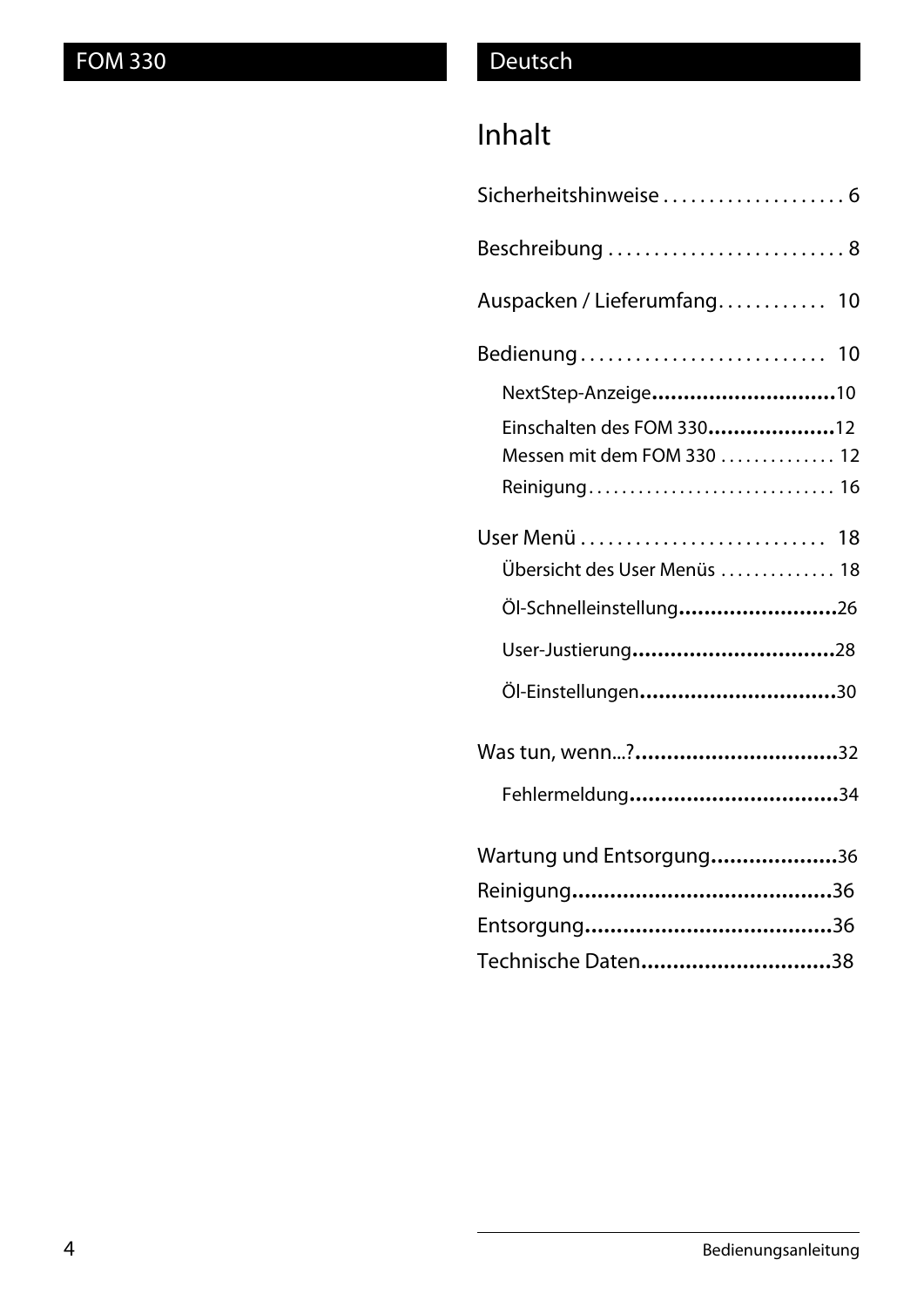# **Contents**

| Description 9                     |
|-----------------------------------|
| Unpacking / scope of delivery  11 |
| Operation 11                      |
| NextStep display11                |
| Switching on the FOM 330 13       |
| Measurement with the FOM 33013    |
|                                   |
|                                   |
| Overview of the User Menu 19      |
| Quick oil settings27              |
| User adjustment29                 |
|                                   |
| Troubleshooting33                 |
|                                   |
| Servicing and waste disposal37    |
|                                   |
| Waste disposal37                  |
|                                   |

# English Français

# Sommaire

| Consignes de sécurité 7          |
|----------------------------------|
| Description 9                    |
| Déballage / pièces livrées 11    |
| Utilisation 11                   |
| NextStep display11               |
| Mise en marche du FOM 330 13     |
| Mesurer avec le FOM 330  13      |
| Nettoyage 17                     |
| Notre menu 19                    |
| Ouverture du menu utilisateur 19 |
| Quick oil settings27             |
| User adjustment29                |
|                                  |
| Encas deproblemes 33             |
| Messages dérreur34               |
| Entretient et mise au rebut37    |
|                                  |
|                                  |
| Characteristiques techniques39   |
|                                  |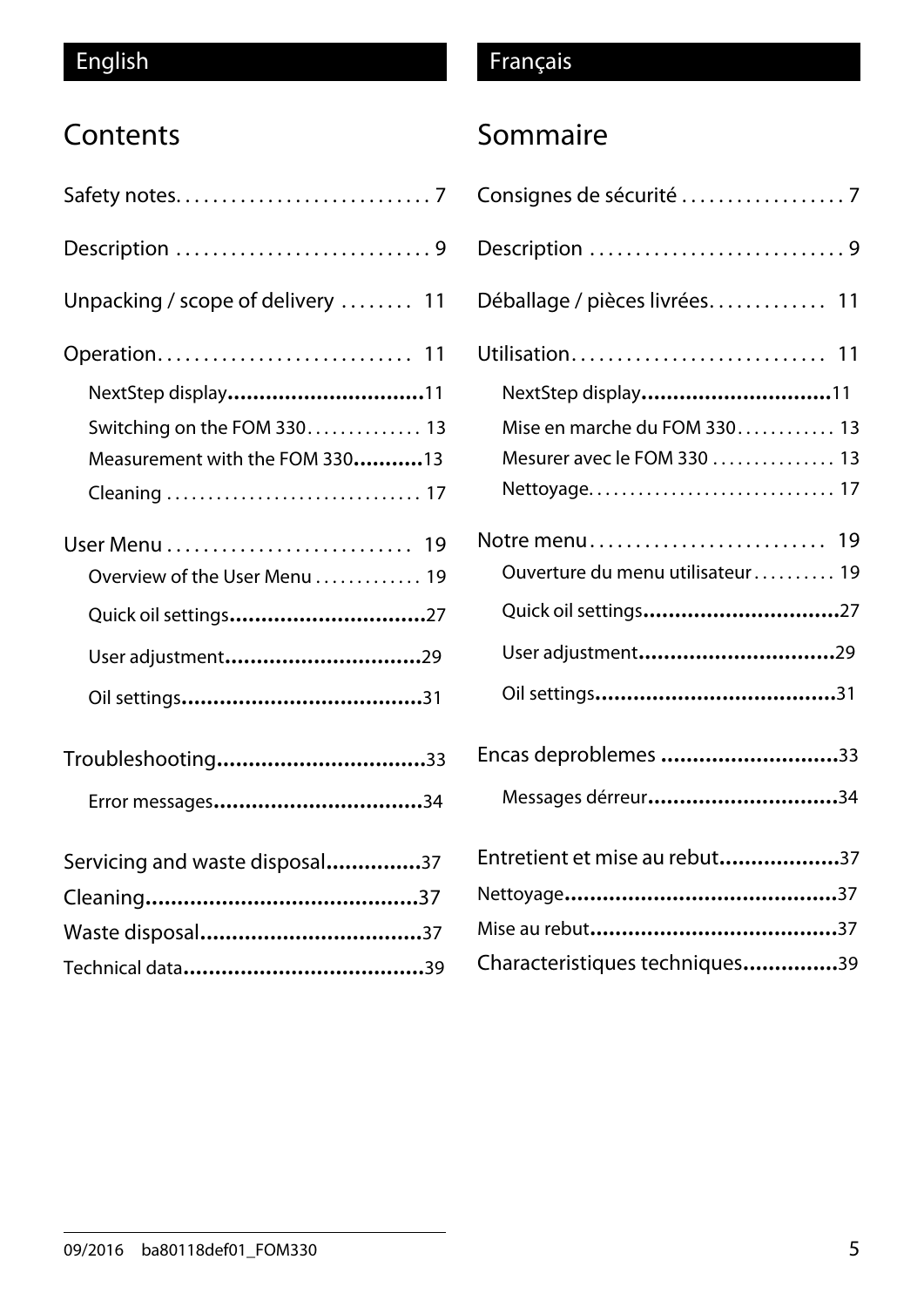# Sicherheitshinweise



Setzen Sie das Gehäuse niemals hohen Temperaturen (> 50 °C) aus! Der Fühler ist geeignet für Temperaturen bis +200°C.

Messen sie mit dem Gerät und externen Fühlern niemals an spannungsführenden Teilen!

Messen Sie mit dem Gerät nicht in explosionsgefährdeten Bereichen!

Betreiben Sie das Gerät nur innerhalb der in den Technischen Daten vorgegebenen Parametern.

Öffnen Sie das Gerät nur, wenn dies zu Wartungszwecken ausdrücklich in der Bedienungsanleitung beschrieben ist.



Vorsicht beim Messen in heißem Öl! Fassen Sie unmittelbar nach einer Messung den Sensor nicht

mit bloßen Händen an! Verbrennungsgefahr!



Messen Sie nicht, wenn sich Frittiergut in der Fritteuse befindet. Trocknen Sie den Sensor vor der

Messung immer sorgfältig ab, da Wasser in heißem Öl blitzartig verdampft und somit Verbrennungsgefahr durch Ölspritzer entsteht.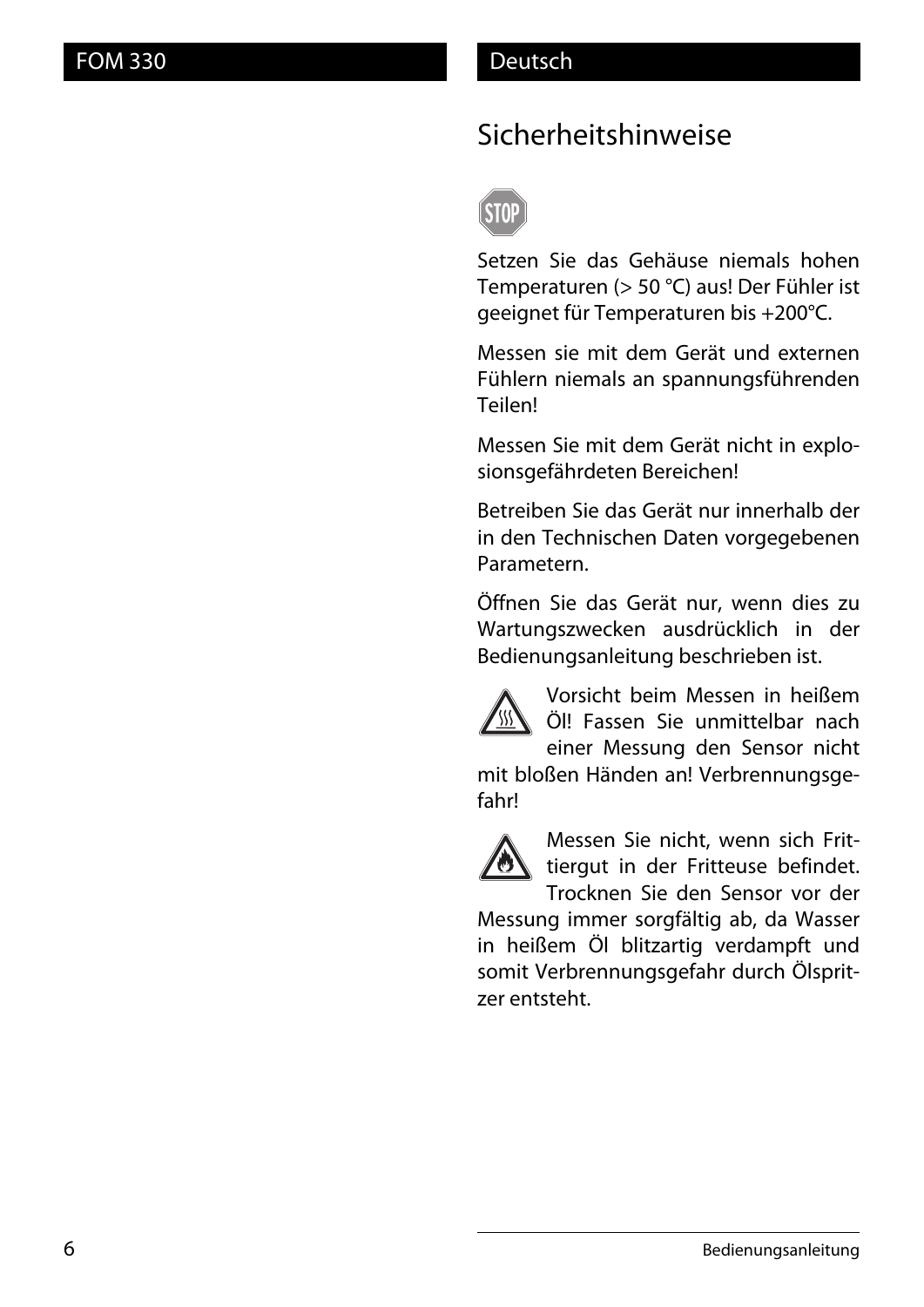# Safety notes

Never expose the device to high tem peratures ( $> 50$  °C  $/$   $> 122$  °F)! The probe can endure temperatures up to +200°C (392°F).

Under no circumstances measure live components with this device and external sensors!

Do not use the device in explosionendangered areas!

The instrument should only be operated within the parameters specified in the Technical data.

The instrument should only be opened if expressly described in the instruction manual for maintenance purposes.



Be careful while measuring in the hot oil! Do not touch the tempera-

ture sensor with bare hands immediately after measuring! Danger of burn injuries!



Do not measure if fried goods are in the deep frying pan and always dry up the sensor carefully before

measuring, as water evaporates with lightning speed in the hot oil and as a result there is danger of burn injuries due to oil spray.

# Consignes de sécurité



N'exposez pas l'instrument à de hautes températures (> 50 °C)! The probe can endure temperatures up to +200°C (392°F).

N'effectuez jamais de mesures avec l'appareil et les sondes externes sur des éléments sous tension!

N'utilisez pas l'instrument en atmo sphère explosive!

Utilisez l'instrument seulement selon les paramètres spécifiés dans les Caractéristiques techniques.

Ouvrez l'instrument seulement si expressément décrit dans le mode d´emploi pour but de la maintenance.



Faites notamment attention lors de la mesure dans l'huile chaude! Ne touchez pas la sonde avec les

mains nues aussitôt après une mesure! Danger de brûlure!



Ne prenez pas de mesures si des aliments à frire se trouvent dans la friteuse et séchez la sonde tou-

jours très soigneusement avant d'éffectuer une mesure, étant donné que l'eau dans l'huile chaude s'évapore en un éclair avec un risque de brûlure en raison des éclaboussures d'huile.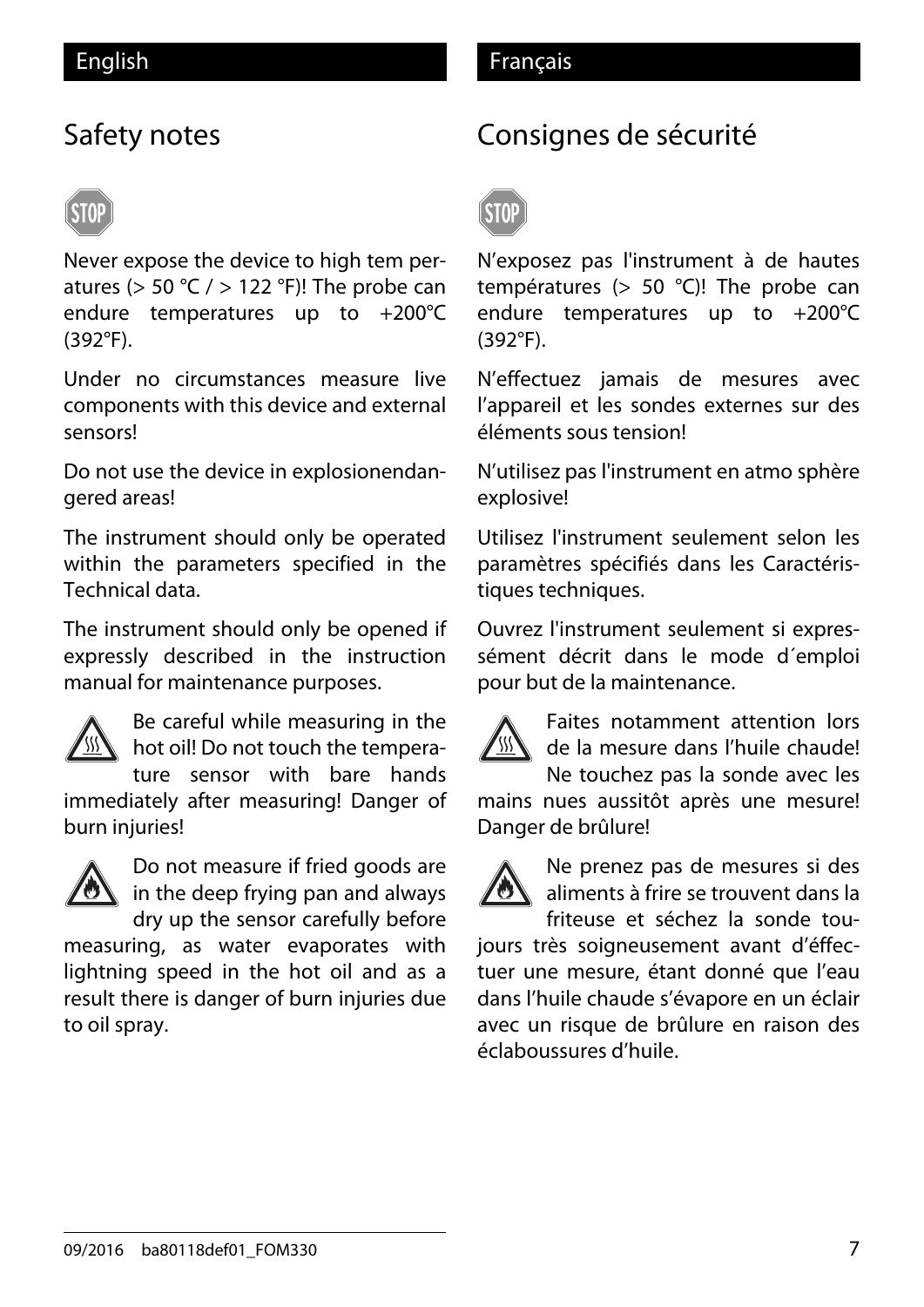

# Beschreibung

Das Ölqualitätsmessgerät FOM 330 ist ein handliches Messgerät, mit dem Sie die Qualitätsbestimmung verschiedener Ölsorten vornehmen können.

Die Messung führen Sie direkt im heißen Öl durch – z.B. in der Fritteuse. Dabei wird die Öltemperatur in °C und die Ölqualität in %TPM (total polar materials  $=$  polare Anteile) ermittelt. Der %TPM-Wert ist ein Maß für den thermisch-oxidativen Belastungsgrad eines Frittieröles.

Nationale Regularien bezüglich maximaler PC Grenzwerte sind gegebenenfalls zu beachten.

- 1 Signallampe
- 2 Display (LCD)
- 3 NextStep-Anzeige
- 4 Taste ON/OFF
- 5 Sensor für Ölqualität und Temperatur
- 6 Markierungen für Eintauchtiefe
- 7 Taste DOWN
- 8 Taste UP
- 9 Taste MENU





8

٠9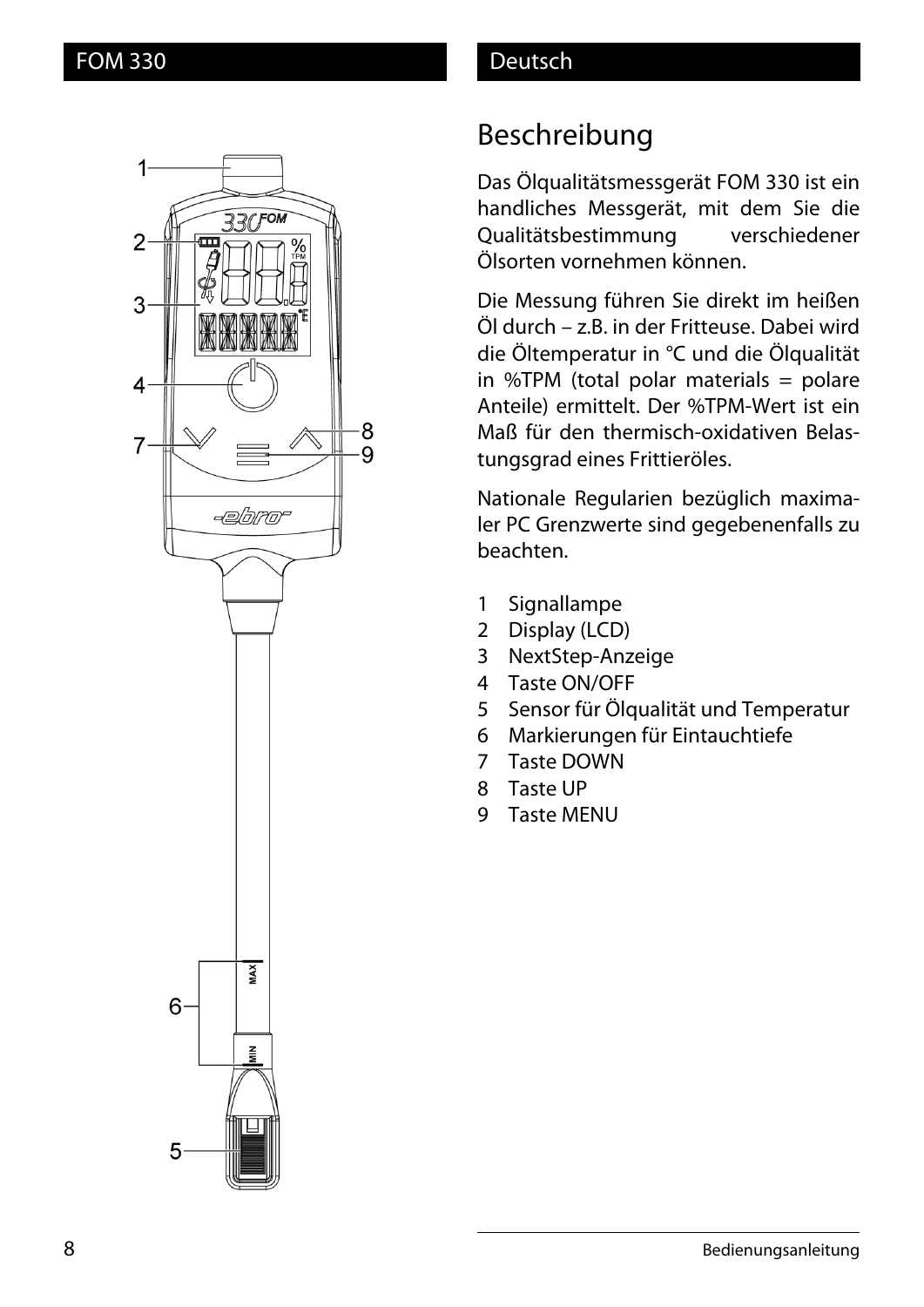# Description

The oil meter FOM 330 is a handy sensing device with which you can determine the quality of various oil types.

The measurement is performed directly in hot oil – e.g. in the deep fat fryer. This helps in determining the oil temperature in °C and the oil quality in percent TPC (Total Polar Compounds). The PC value is a measure for thermaloxidative utilization factor of a frying oil.

Local regulations regarding maximum value of %TPC have to be respected.

- 1 Signal lamp
- 2 Display (LCD)
- 3 NextStep indicator
- 4 Button ON/OFF
- 5 Sensor for oil quality and temperature
- 6 Markings for immersion depth
- 7 Button DOWN
- 8 Button UP
- 9 Button MENU

# Description

Le testeur de huile FOM 330 est un instrument de mesure pratique et maniable, vous permettant de déterminer la qualité de différents types d'huile.

La mesure s'éffectue en plongeant la sonde directement dans l'huile chaude, par exemple dans la friteuse. Ceci faisant, vous pouvez mesurer la température de l'huile en °C et sa qualité en pourcentage TPC (Total Polar Compounds = composés polaires). Le pourcentage de composés polaires est une mesure permettant d'évaluer le degré d'oxydation thermique d'une huile de friture.

Les régulations locales concernant le pourcentage maximum de %TPC sont à respecter.

- 1 Lampe de signalisation
- 2 Afficheur à cristaux liquides
- 3 Indicateur de NextStep
- 4 Touche ON/OFF
- 5 Capteur pour qualité et température de l'huile
- 6 Marques pour profondeur d'immersion
- 7 touche DOWN
- 8 touche UP
- 9 touche MENU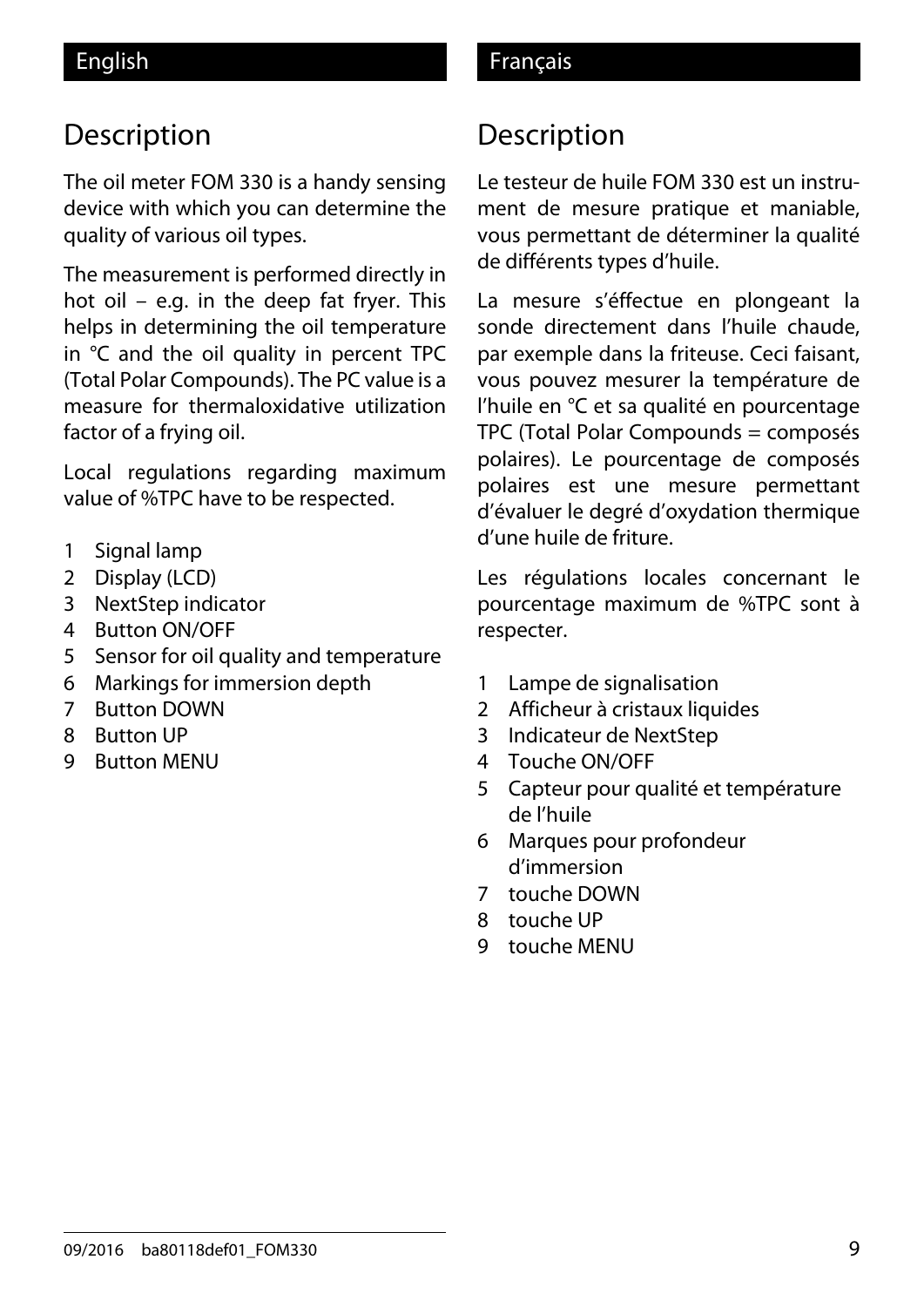# Auspacken / Lieferumfang

Überprüfen Sie den Inhalt der Verpackung auf Vollständigkeit und Unversehrtheit.

Der Lieferumfang enthält:

- ein Ölqualitätsmessgerät FOM 330 mit Sensorkappe
- einen Handschutz
- dieses Handbuch
- 8-Schritte-Kurzanleitung in 5 Sprachen
- ein kalibrierzertifikat
- einen Tragekoffer

Wenn Sie einen Schaden vorfinden oder Grund zur Beanstandung haben, wenden Sie sich bitte an ebro oder Ihren Händler.



# Bedienung

Das FOM 330 wurde werkseitig so kalibriert, dass Sie bei Verwendung von handelsüblichen Frittierölen optimale Messergebnisse erhalten.

## NextStep-Anzeige

Das Display des FOM 330 zeigt eine Abbildung, welche Sie nach dem Einschalten des Geräts auf den nächsten Arbeitsschritt hinweist:

Eintauchen (A)

Umrühren (B)

Ablesen (C)

(B)

(C)

(A)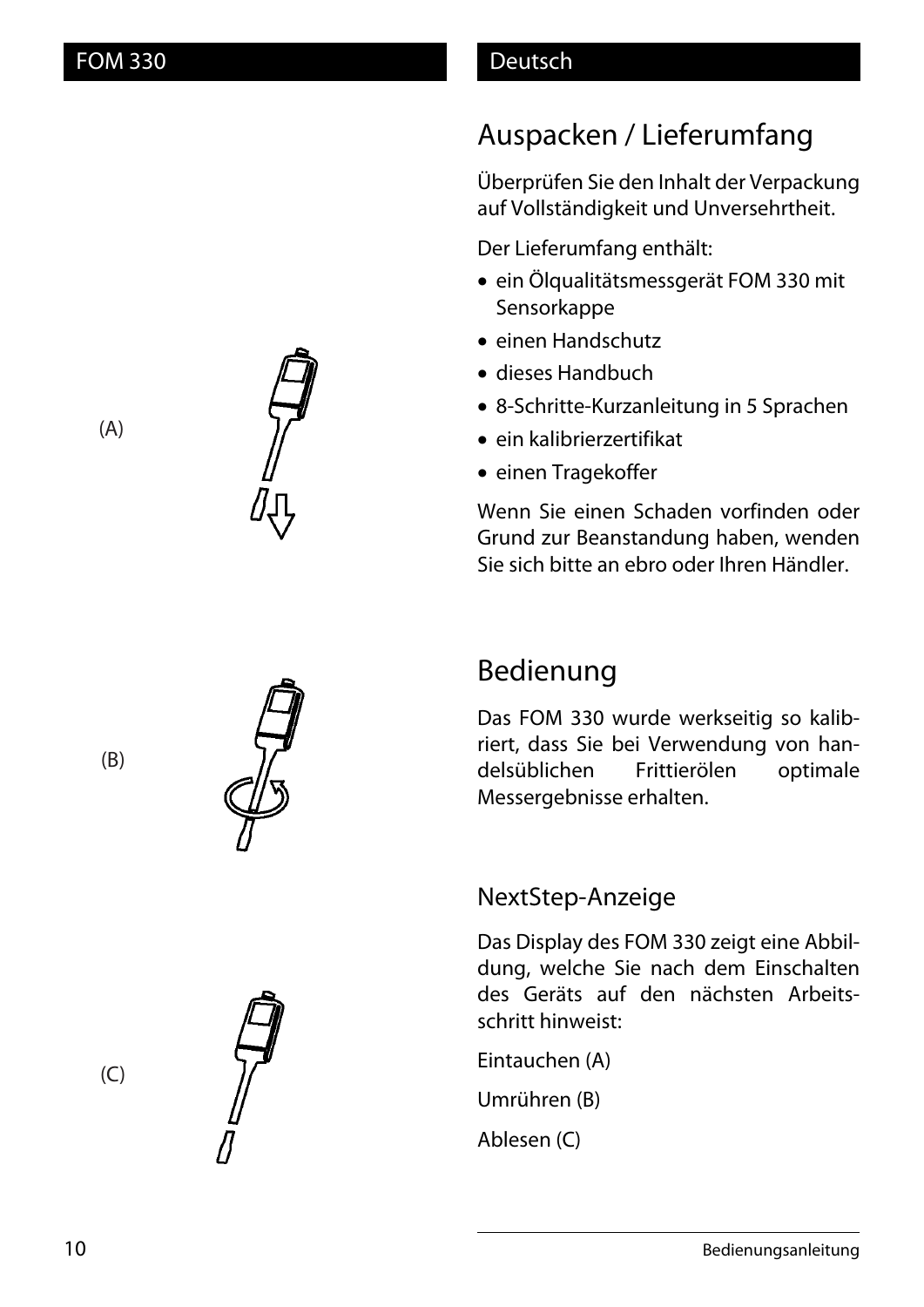### English Français

# Unpacking / scope of delivery

Check whether the contents of the packaging are complete and undamaged.

The shipment contains:

- one food oil monitor FOM 330 with sensor protection
- one hand protection
- $\bullet$  this manual
- 8-step short instructions in 5 languages
- one certificate of calibration
- one carrying case

If you find a damage or have reason for complaint, please contact ebro or your dealer.

# Déballage / pièces livrées

Veuillez vérifier que le contenu de l'emballage est complet et intact.

The shipment contains:

- one food oil monitor FOM 330 with sensor protection
- one hand protection
- $\bullet$  this manual
- 8-step short instructions in 5 languages
- $\bullet$  one certificate of calibration

#### one carrying case

Si vous constatez un dommage ou si vous avez une critique à formuler, vous adresser ebro ou à votre revendeur.

# Operation

FOM 330 was calibrated in factory in such a way that you can obtain optimum measuring results by using commercial fritter/ frying oils.

## NextStep-display

The display of the FOM 330 shows a picture, which gives a hint on the next step to do:

Immerse (A)

Stir (B)

Read (C)

# Utilisation

Le FOM 330 a été ajusté en usine de manière à garantir des résultats optimaux lors de la mesure des huiles de friture commercialisées.

## NextStep-display

The display of the FOM 330 shows a picture, which gives a hint on the next step to do:

Immerse (A)

Stir (B)

Read (C)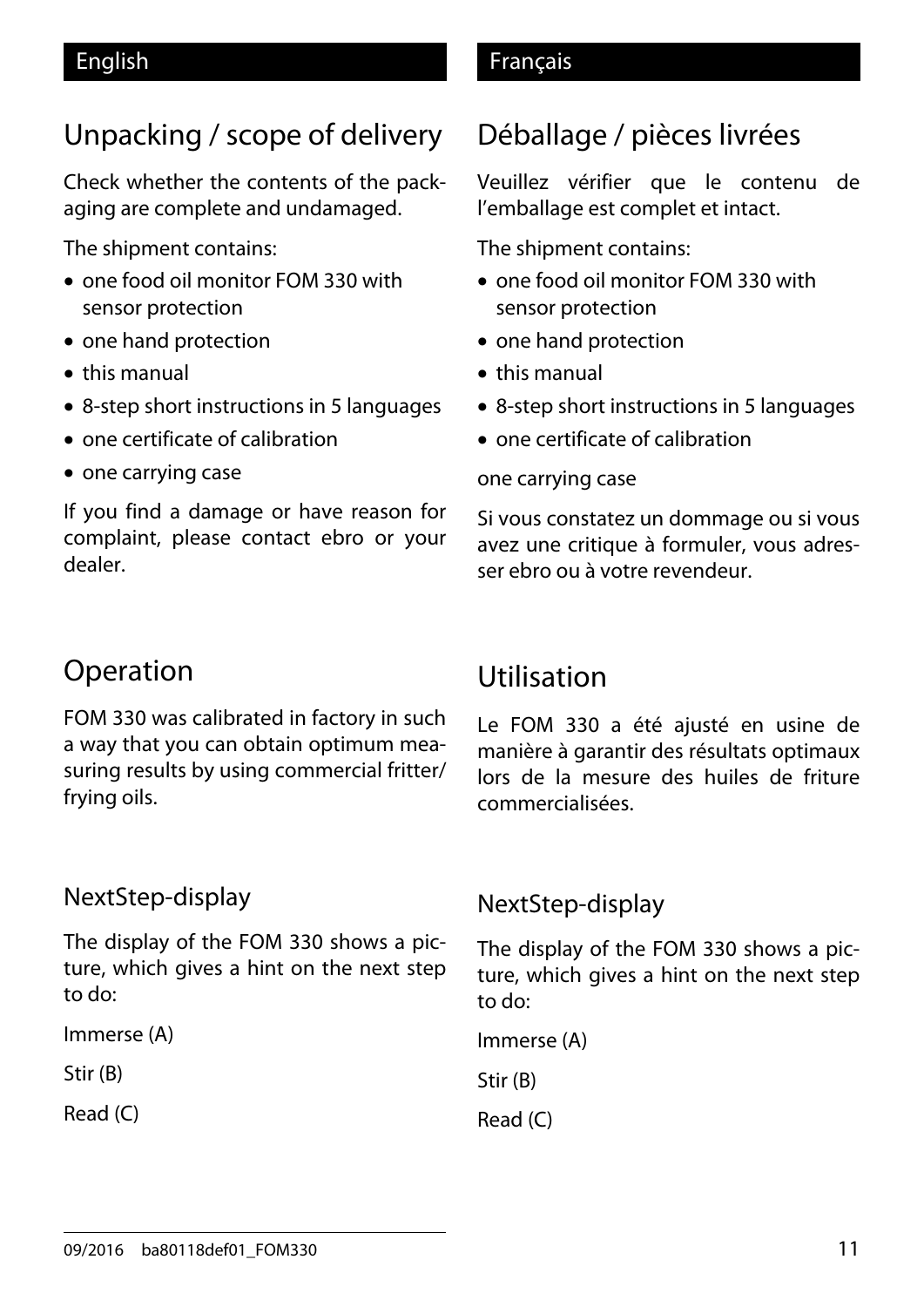



.

## Einschalten des FOM 330

Schalten Sie das Messgerät ein. Dazu drücken Sie kurz die Taste ON/OFF.

Das Gerät führt einen Systemtest durch, wobei alle Segmente in der Anzeige sichtbar werden (A).

Anschließend zeigt das Display zwei Querstriche und die NextStep-Anzeige schlägt vor, den Sensor in das Öl einzutauchen (B). Das Gerät ist nun bereit, zu messen.

Messen mit dem FOM 330

Um optimale Messergebnisse zu erhalten, beachten Sie bitte folgendes:

- x Nehmen Sie das Frittiergut aus dem Öl und warten Sie ca. 20 Minuten
- Erhitzen Sie das Öl auf 150 °C bis 180 °C
- Schalten Sie gegebenenfalls die Umwälzanlagen ab
- Entfernen Sie die Sensorkappe vom Sensor
- Achten Sie darauf, dass der Sensor gereinigt und absolut trocken ist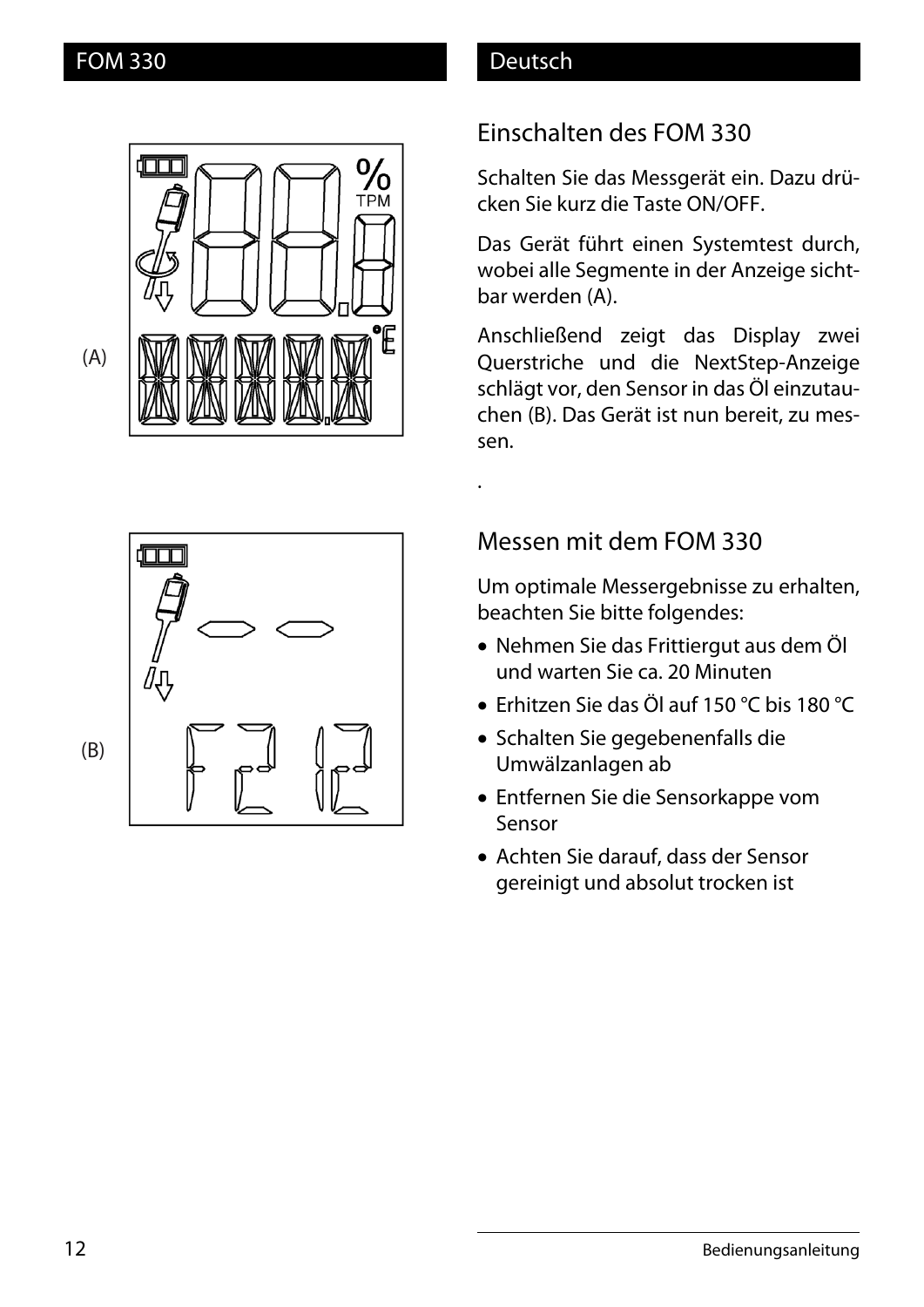## Switching on the FOM 330

Switch on the instrument by pressing the ON/OFF button.

The device will perform a system test during which all segments of the display are visible in the display (A).

Thereafter the display shows two dashes and the NextStep-display suggests to immerse the sensor in the oil (B). The device is ready to measure.

## English **Français**

## Mise en marche du FOM 330

Mettez en marche l' instrument en appuyant sur la touche ON/OFF.

L'instrument effectue en premier un test du système pendant lequel tous les elements de l'afficheur sont visibles (A).

Thereafter the display shows two dashes and the NextStep-display suggests to immerse the sensor in the oil (B). The device is ready to measure.

# Mesurer avec le FOM 330

Pour obtenir des mesures optimales, procédez comme suit:

- Extravez la friture de l'huile et attendez approximativement 20 minutes
- Chauffez l'huile à la temperature optimale - entre 150 °C à 180 °C
- x Mettez à l'arrêt, le cas échéant, le dispositif de circulation
- Remove the sensor protection from the sensor
- Veillez à ce que la sonde soit propre et bien sèche

## Measuring with FOM 330

In order to obtain optimum measuring results, ensure the following:

- Remove fried goods from the oil and wait approximately 20 minutes
- Heat up the oil at 150  $\degree$ C to 180  $\degree$ C
- If necessary, shut down the circulating system
- Remove the sensor protection from the sensor
- Ensure that the the probe is clean and absolutely dry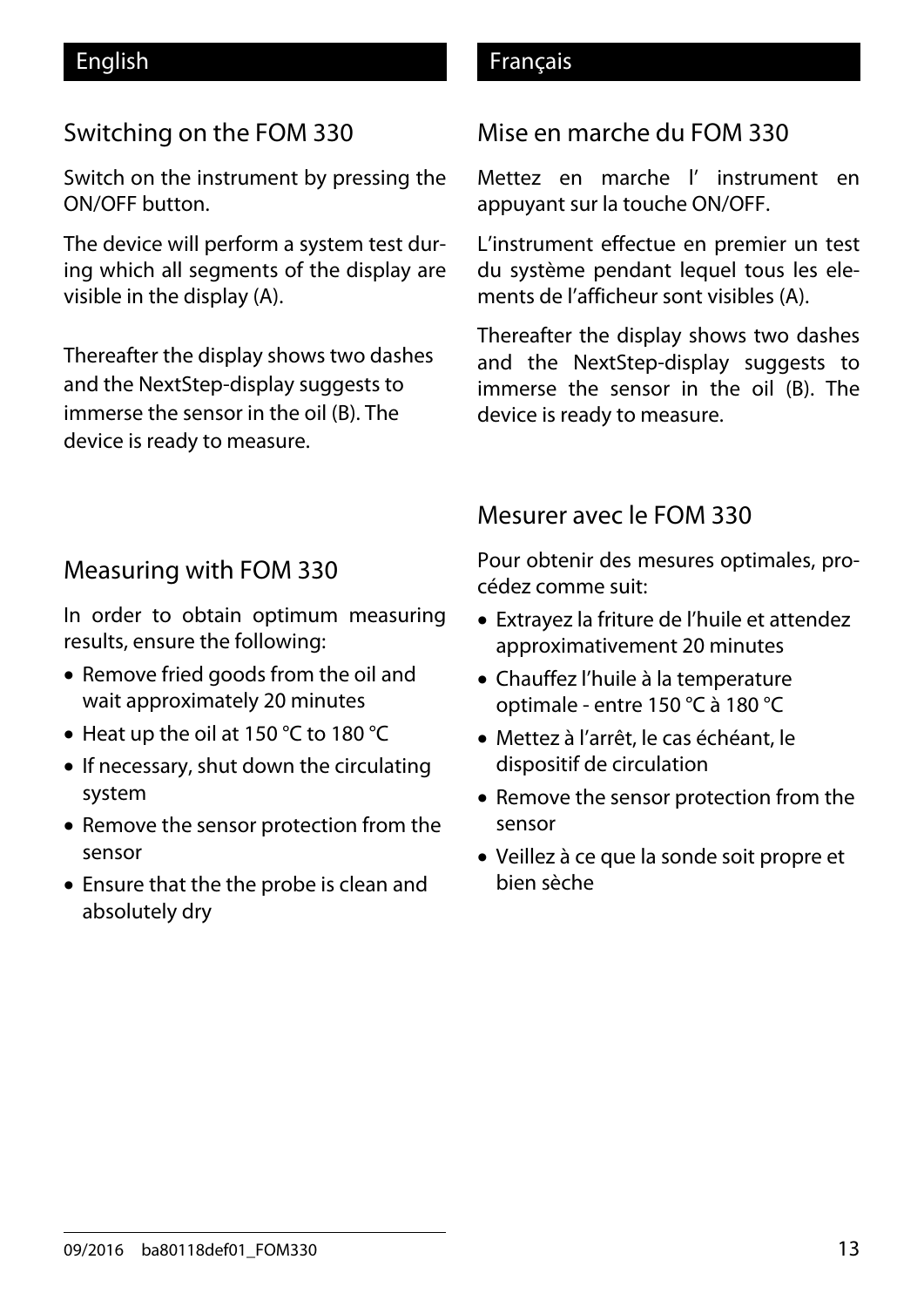Gehen Sie wie folgt vor, um die Ölqualität zu bestimmen:

Tauchen Sie den Sensor bis zum markierten Bereich ein

- ¾ Beachten Sie den erforderlichen Mindestabstand des Sensors zur Außenwand des Gefäßes von > 2cm
- ¾ Rühren Sie mit dem Sensor, bis die gemessene Temperatur weniger als ±5 °C von der tatsächlichen Öltemperatur abweicht. Danach halten Sie das Messgerät ruhig im Öl.

Solange der Messwert nicht stabil ist, blinkt die %TPM-Anzeige im Display. Sobald der Messwert stabil ist, wird der %TPM-Wert permanent angezeigt. Ein stabiles Messergebnis erkennen Sie außerdem an der blinkenden Signallampe.

Im Display werden als Messergebnis die polaren Anteile und die Öltemperatur angezeigt.

0 % bis 18,5 %:

Öl neu bzw. unverbraucht (Signallampe blinkt grün).

19 % bis 24 %:

Öl im kritischen Bereich (Signallampe blinkt gelb). Es ist empfehlenswert, das Öl zu wechseln oder teilweise zu erneuern.

Größer 24 %:

Öl verbraucht. (Signallampe blinkt rot). Das Öl muss gewechselt werden.

¾ Sobald Sie den Sensor wieder in Öl tauchen, beginnt die Messung von neuem

Halten Sie die ON/OFF-Taste für 3 Sekunden, um das Gerät auszuschalten.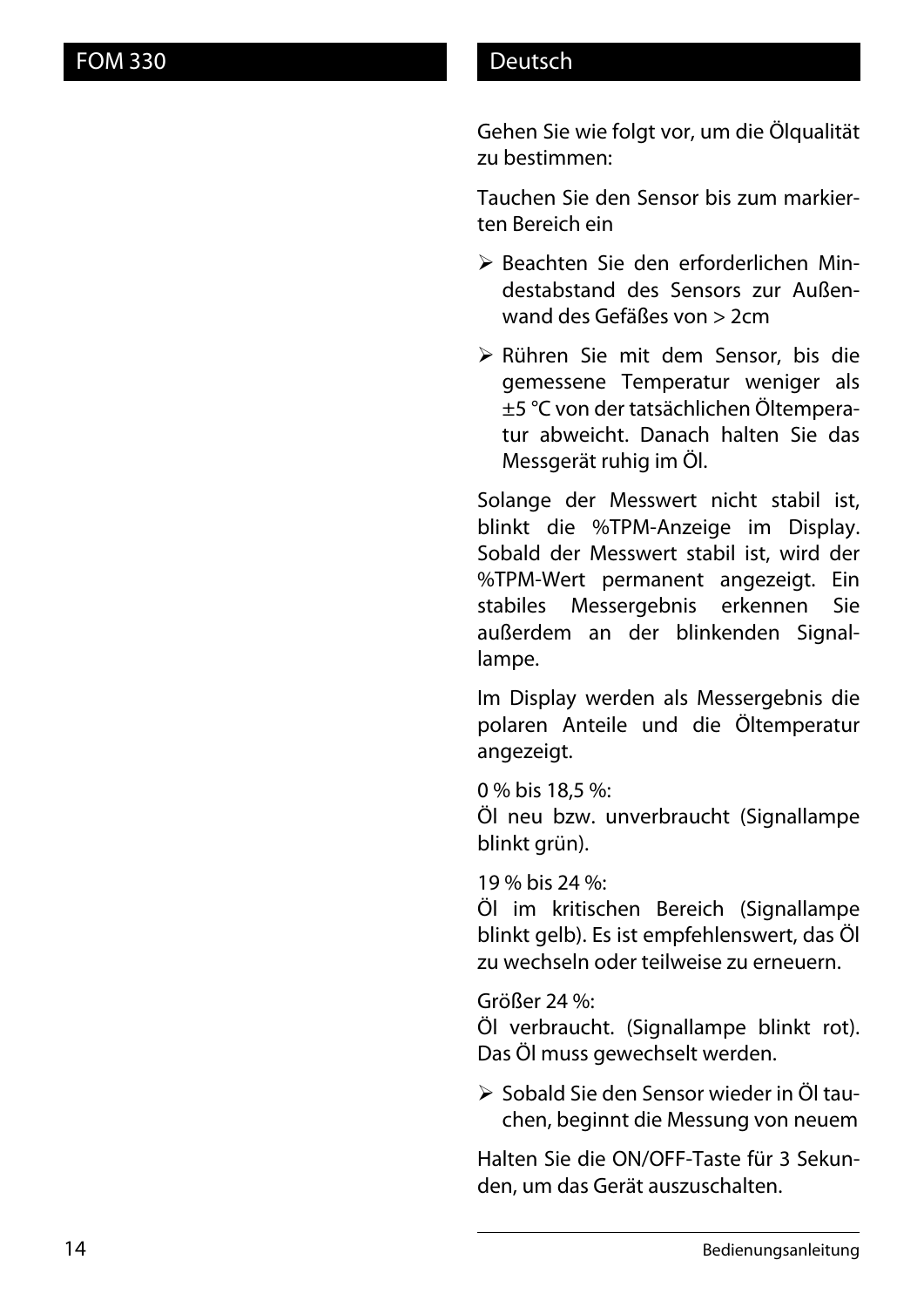Proceed as follows for determining the oil quality:

Immerse the probe within the marked area

- $\triangleright$  Keep the probe at least 2 cm away from the external wall of the vessel
- $\triangleright$  Stir with the sensor until the measured temperature deviates less than  $\pm 5$  °C from the actual oil temperature. Then hold the measuring unit still in the oil.

As long as the measurement signal is not stable, the %TPC display is flashing. It is shown continuously as soon as the signal is stable. A stable measuring result is indicated by a blinking signal lamp.

The display shows the polar components (PC) and the oil temperature as measurement results.

0 % to 18.5 %:

Oil new and/or unused (signal lamp flashes green).

### 19 % to 24 %:

Oil in the critical range (signal lamp flashes yellow). It is recommended that the oil is changed or partially improved.

### Higher than 24 %:

Waste oil. The selected threshold (24 % by the factory) is exceeded (signal lamp flashes red). The oil must be changed.

Press the ON/OFF button longer than 3 seconds to turn the device off.

### English **Français**

Pour déterminer la qualité de l'huile, procédez comme suit :

Immergez la sonde dans le domaine de la zone marquée

- ¾ Respectez une distance minimale de plus de 2 cm entre la sonde et la paroi externe du récipient
- ¾ Agitez le capteur jusqu'à ce que la température mesurée soit à ±5 °C de la température de l'huile. Laisser tremper quelques instants l'appareil de mesure dans l'huile.

Tant que la valeur mesurée n'est pas stabilisée, l'affichage du taux de %TPC clignote à l'écran. Dès que la valeur mesurée est stable, le taux de %TPC sera affiché en continu. Vous saurez que le résultat de la mesure sera stable lorsque la lampe de signalisation clignotera.

Vous verrez s'afficher sur l'écran les parts polaires (PC) et la température de l'huile comme résultat de la mesure.

#### 0 % à 18,5 %:

Huile neuve ou non usée (lampe de signalisation verte clignote).

#### 19 % à 24 % (France 25 %):

Huile dans la plage critique (lampe de signalisation jaunee clignote). Il est conseillé de vidanger l'huile ou de la renouveler partiellement.

#### Supérieure à 24 % (France 25 %):

Huile confinée. La valeur seuil ajustée (24 % par l'usine) est dépassée (lampe de signalisation brouge clignote). Il est nécessaire de remplacer l'huile.

Appuyez plus de 3 secondes sur la touche ON/OFF pour éteindre l'appareil.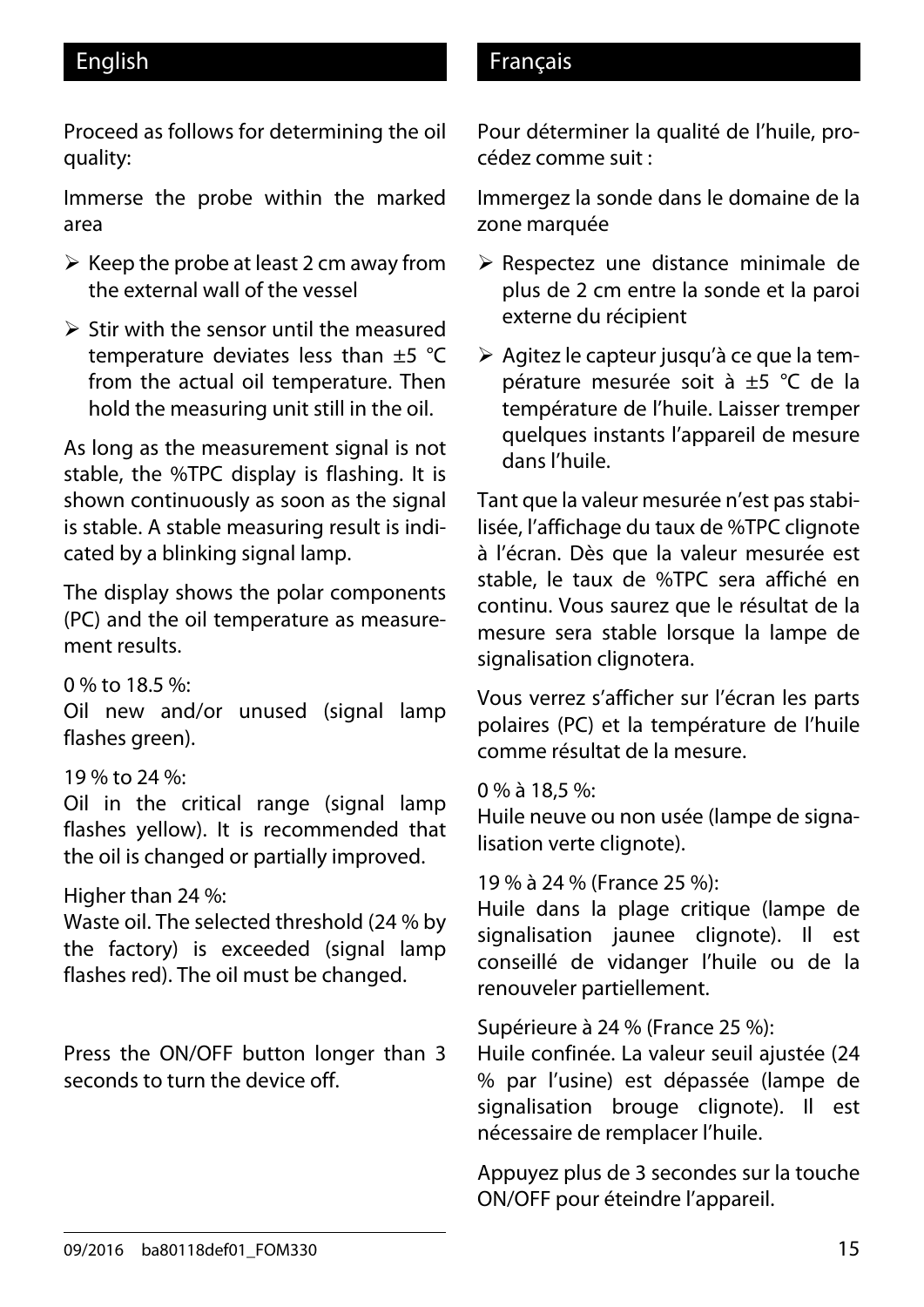## Reinigung



Fassen Sie nie unmittelbar nach einer Messung den Sensor mit bloßen Händen an! Verbren-

nungsgefahr!

Das Öl lässt sich in heißem Zustand – also gleich nach der Messung – am besten entfernen. Warten Sie deshalb nicht, bis der Sensor abgekühlt ist. Reinigen Sie den heißen Sensor.

Sollte Öl auf dem abgekühlten Sensor haften, reinigen Sie ihn bitte mit heißem Wasser.

Reiben Sie den Sensor anschließend mit einem weichen und fusselfreien Tuch gründlich trocken.



Die Reinigung des Sensors ist für die Qualität der Messung von entscheidender Bedeutung. Es sind in

jedem Fall Wasser- und Reinigungsmittelrückstände zu vermeiden.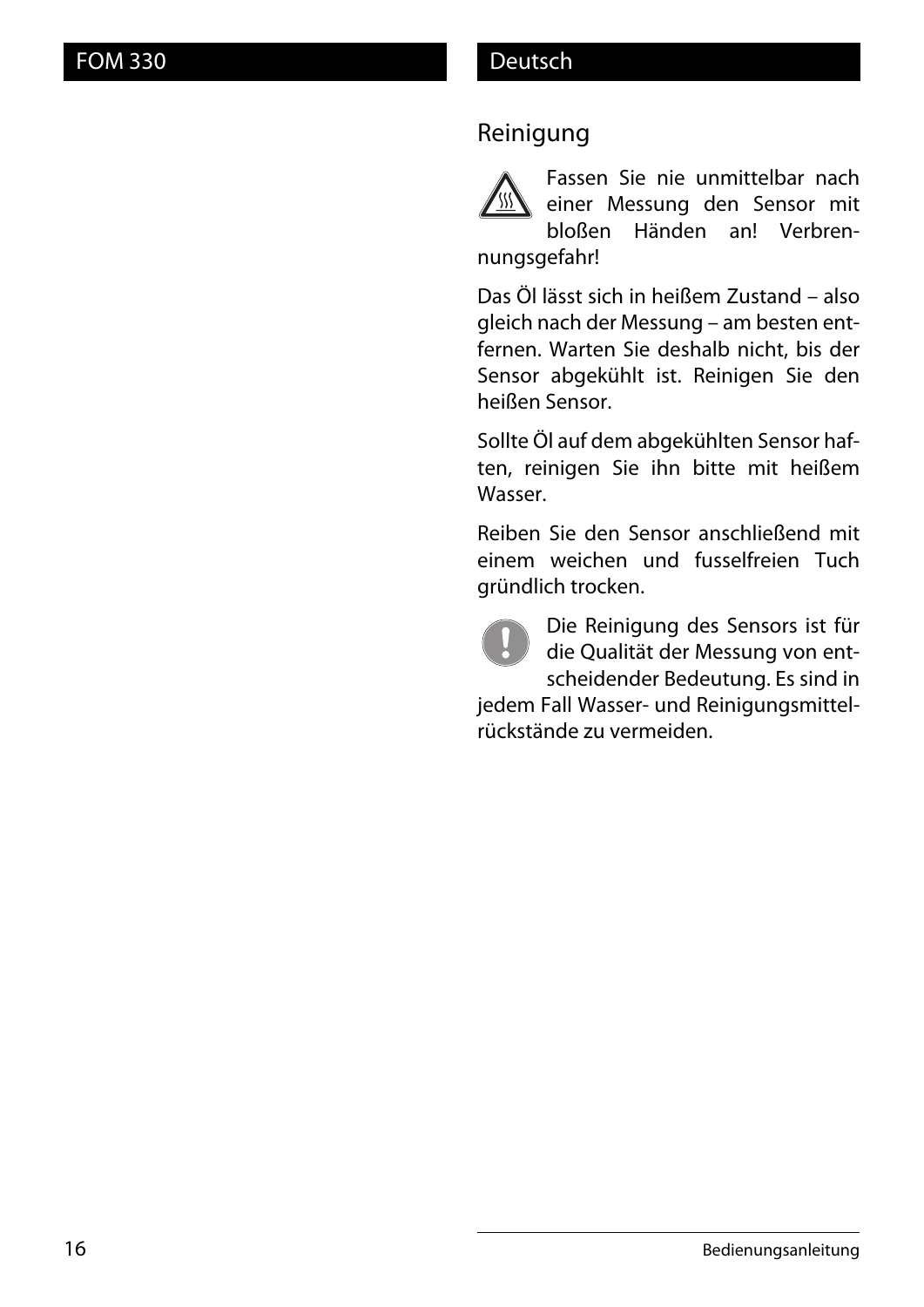### English **Français**

## Cleaning



Do not touch the temperature sensor with bare hands immediately after measuring. Danger of

burn injuries!

The oil can be easily removed while the sensor is in the hot state – immediately after measurement. Therefore, do not wait until the temperature sensor has cooled off. Clean the hot sensor.

If oil is still sticking on the cooled down sensor, clean it with hot water.

Subsequently rub the sensor thoroughly dry with a soft and non-fluffy cloth.



A clean probe is of great importance for the quality of the measurements. It is absolutely necessary to avoid water and detergents residues.

# Nettoyage



Ne touchez pas la sonde avec les mains nues aussitôt après une mesure! Danger de brûlure!

Il est plus facile d'éliminer l'huile, lorsque la sonde est encore chaude – donc aussitôt après la mesure. N'attendez pas que la sonde refroidisse, par conséquence nettoyez seulement la sonde chaude.

Lorsque des résidus d'huile sont encore présents sur la sonde refroidie, nettoyez celle-ci avec de l'eau chaude.

Ensuite, frottez la sonde avec un chiffon souple non pelucheux et séchez-la soigneusement.

La propreté de la sonde est une condition indispensable pour une bonne qualité des mesures. Evitez,

en tous cas, les gouttes d'eau et détergents résiduelles.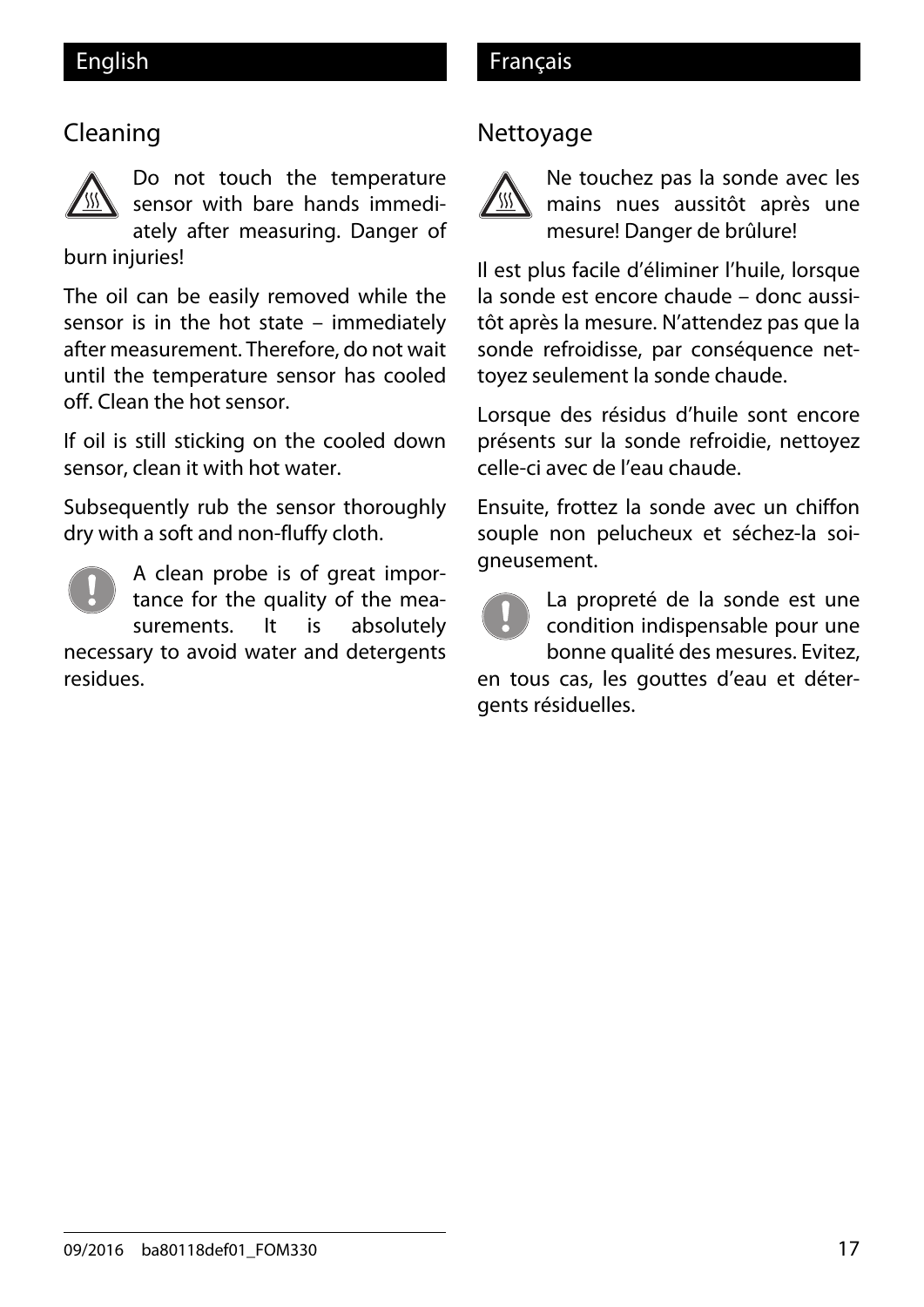# User Menü

WICHTIGER HINWEIS! Das Usermenü ist nur bei der 4- Knopf-Variante des FOM 330 verfügbar!

## Aufruf des User Menüs

- ¾ Stellen Sie sicher, dass das Messgerät eingeschaltet ist.
- ¾ Drücken Sie auf die Taste MENU und halten Sie diese für 3 Sekunden gedrückt. Die erste Menüoption erscheint.
- ¾ Im User Menü können Sie mit den UPund DOWN-Tasten aus den Optionen wählen
- ¾ Bestätigen Sie mit der MENU-Taste die Option Ihrer Wahl.
- ¾ Sie können das Usermenü jederzeit über die ON/OFF-Taste verlassen. Das Gerät wird dabei nicht ausgeschaltet, sondern man gelangt wieder in den Messmodus.

## Optionen des User Menüs

- UNIT
- $\bullet$  AHOL
- OFSFT
- $\bullet$  GAIN
- $\bullet$  CLR
- $\bullet$  ECH

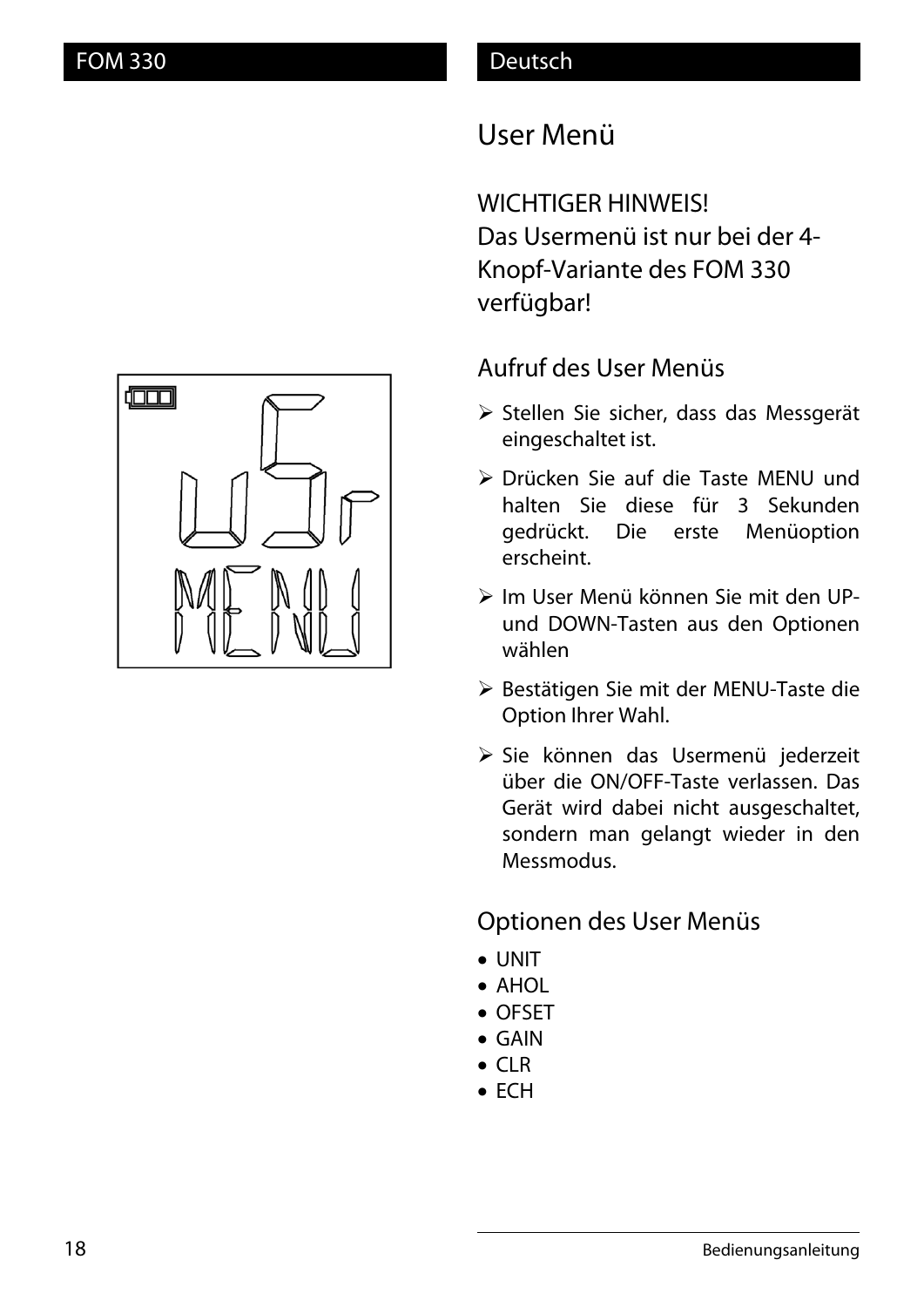# User Menu

## IMPORTANT NOTE!

The user menu is only available at the 4-button version of the FOM 330!

## Displaying the User Menu

- $\triangleright$  Please ensure that the measuring device is switched on.
- $\triangleright$  Press and hold the MENU button for 3 seconds. The first menu option will appear.
- $\triangleright$  You can navigate through the menu options with the UP- and DOWN buttons.
- $\triangleright$  You can enter a menu option with the MENU button
- $\triangleright$  You can exit the user menu at any time with the ON/OFF-button. The device won´t be switched off,. Instead, you will enter the measuring mode.

## Options of the User Menu

- UNIT
- $\bullet$  AHOL
- OFSET
- $\bullet$  GAIN
- $\bullet$  CLR
- $\bullet$  ECH

# Notre menu

# IMPORTANT NOTE!

The user menu is only available at the 4-button version of the FOM 330!

Ouverture du menu utilisateur

- ¾ Appuyez sur la touche ON/HOLD et maintenez-la enfoncée. Le segment test apparaît très rapidement.
- $\triangleright$  Press and hold the MENU button for 3 seconds. The first menu option will appear.
- $\triangleright$  You can navigate through the menu options with the UP- and DOWN buttons.
- $\triangleright$  You can enter a menu option with the MENU button
- $\triangleright$  You can exit the user menu at any time with the ON/OFF-button. The device won´t be switched off,. Instead, you will enter the measuring mode.

## Options du menu utilisateur

- UNIT
- $\bullet$  AHOL
- OFSET
- $\bullet$  GAIN
- $\bullet$  CLR
- $\bullet$  FCH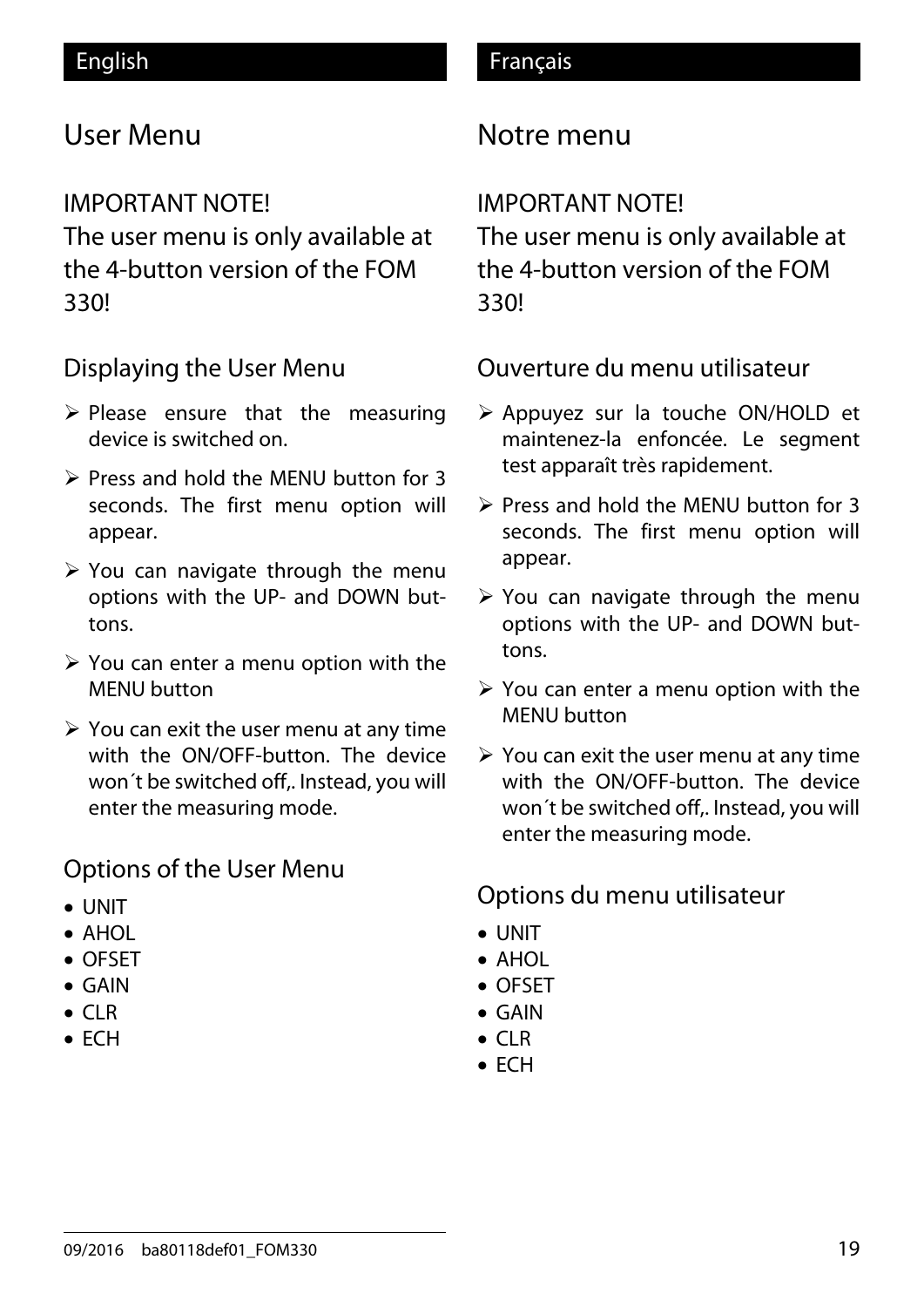



#### **Temperatureinheit: UNIT**

Hier können Sie die Einheit der angezeigten Temperatur verändern.

"UNIT  $C'' =$  Grad Celsius

"UNIT F" = Grad Fahrenheit

Wählen Sie die gewünschte Einheit mit der UP- oder DOWN-Taste. Bestätigen Sie Ihre Wahl mit der MENU-Taste. Sie gelangen automatisch zurück zum Usermenü

#### **Auto hold: AHOL**

Hier können Sie die Auto-Hold Funktion aktiveren bzw. deaktivieren. Der Auto-Hold bewirkt, dass der Messwert weiterhin angezeigt wird, nachdem die Messung stabil war. So können Sie das Gerät aus dem Öl entfernen, reinigen, und dann bequem den Messwert dokumentieren und ggf. herzeigen.

Aktivieren Sie den Menüpunkt mit der MENU-Taste. Sie können nun die Einstellung mit der UP- oder DOWN-Taste ändern.

"AHOLD ON" = Auto Hold aktivert

 $\mu$ AHOLD OFF" = Auto Hold deaktivert

Bestätigen Sie die vorgenommene Einstellung mit der MENU-Taste. Sie gelangen automatisch zurück zum Usermenü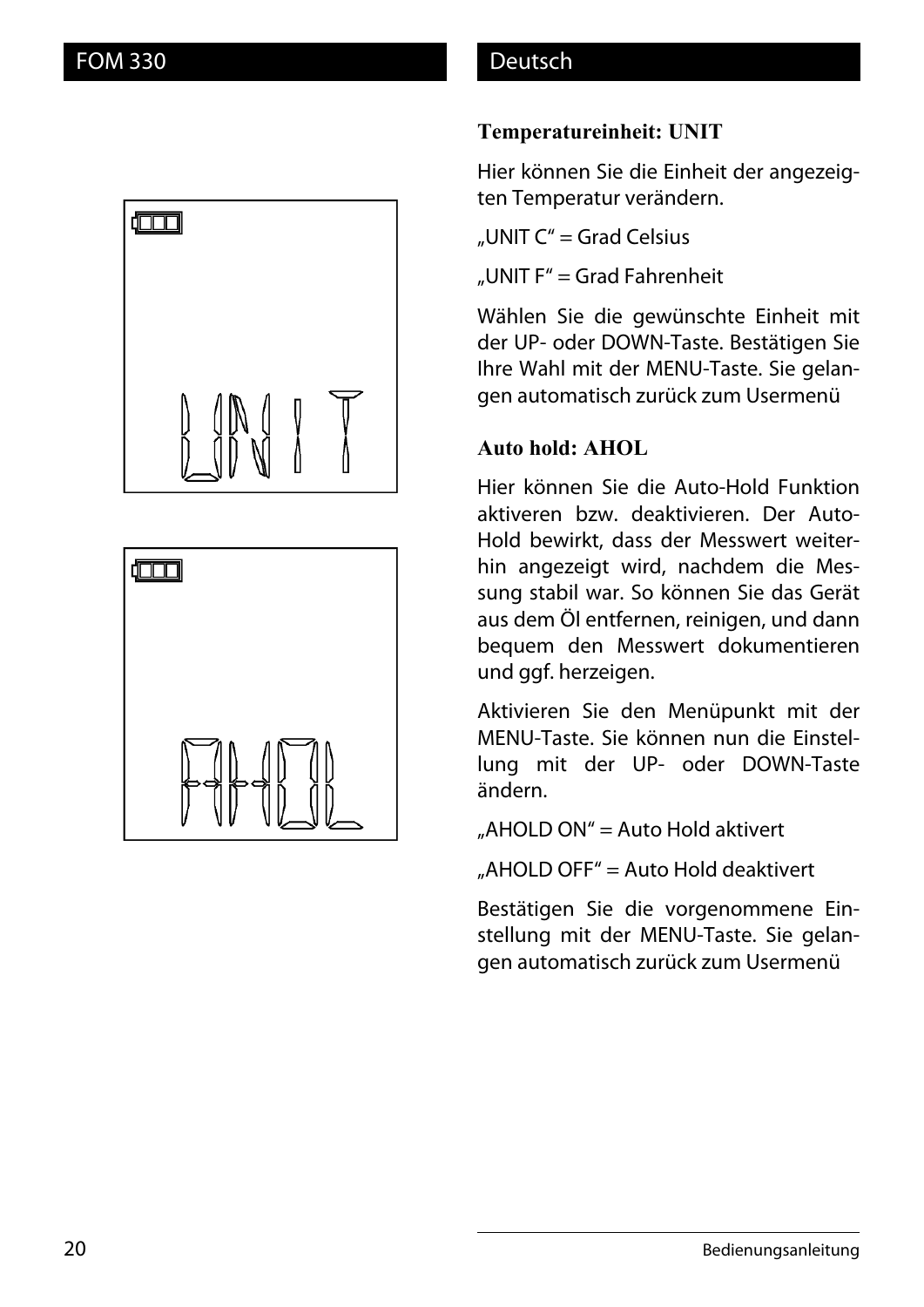#### **Temperature unit: UNIT**

Here you can change the unit of the displayed temperature.

"UNIT C" = degrees Celsius

"UNIT F" = degrees Fahrenheit

Select the desired unit using the UP or DOWN button. Confirm your choice with the MENU button. You get back to the user menu.

#### **Auto hold: AHOL**

Here you can activate or deactivate the auto hold function. With this option active, the measurement result will be shown continously, when the measurement is stable. This way you can remove the device from the oil, clean it, document the result comfortably and show it.

Activate the menu item with the MENU button. By using the UP or DOWN buttons you can change the setting. The display shows the current setting:

"AHOLD ON" = Auto Hold activated

"AHOLD OFF" = Auto Hold deactivated

Confirm the selection with the MENU button.You get back to the user menu.

### English **Français**

#### **Unité de température: UNIT**

Vous pouvez modifier ici la temperature affichée.

«UNIT C» = Degré Celsius

«UNIT F» = Degré Fahrenheit

Choisissez l'unité souhaitée avec la touche UP ou DOWN. Confirm your choice with the MENU button. You get back to the user menu.

#### **Auto hold: AHOL**

Vous pouvez ici activer ou désactiver la fonction Hold automatique. With this option active, the measurement result will be shown continously, when the measurement is stable. This way you can remove the device from the oil, clean it, document the result comfortably and show it.

Activez cette fonction du menu en appuyant sur la touche MENU. Vous pouvez changer à present le réglage à l'aide des touches UP et DOWN. Le configuration actuelle apparaît à l'écran.

«AHOLD ON» = Fonction auto Hold active

«AHOLD OFF» = Fonction auto Hold inactive

Confirmez la configuration souhaitée avec la touche MENU. You get back to the user menu.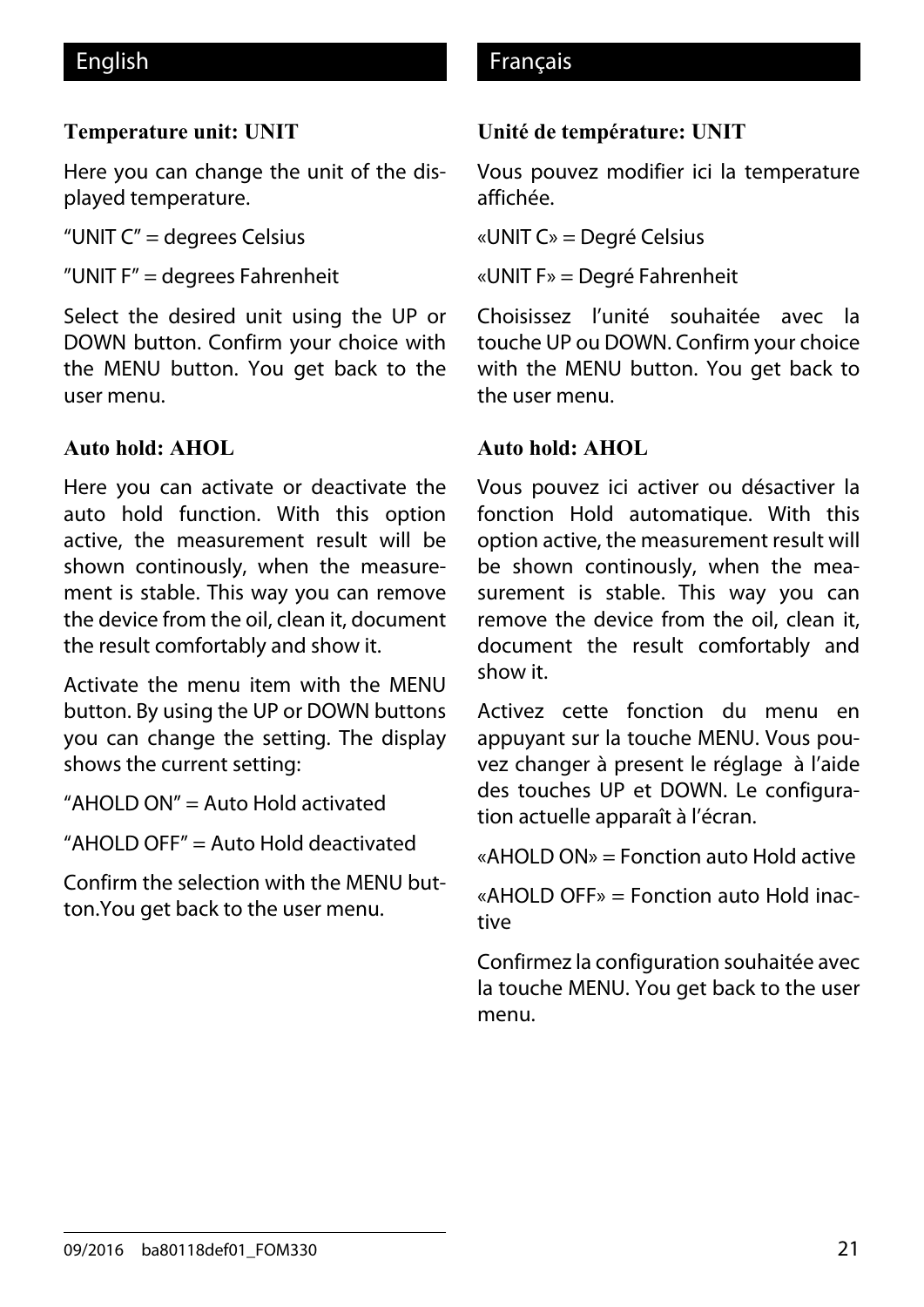$\Box$ 

#### **Offset-Korrektur: OFSET**

Hier können Sie den zu ihrem Öl benötigten Offset-Wert einstellen. Mit dem Offset kann das Messgerät Ihrem Öl angepasst werden. Stellen Sie den gewünschten Offset mit der UP- oder DOWN-Taste ein und bestätigen Sie mit der MENU-Taste.

Beispiele für Offset-Einstellungen einiger Öle finden Sie auf S. 30.



#### **Steigungskorrektur: GAIN**

Hier können Sie die Steigerungskorrekturfür Ihr Öl einstellen.

Stellen Sie mit der UP- oder DOWN-Taste den Korrekturwert zu Ihrem Öl ein und bestätigen Sie mit der MENU-Taste.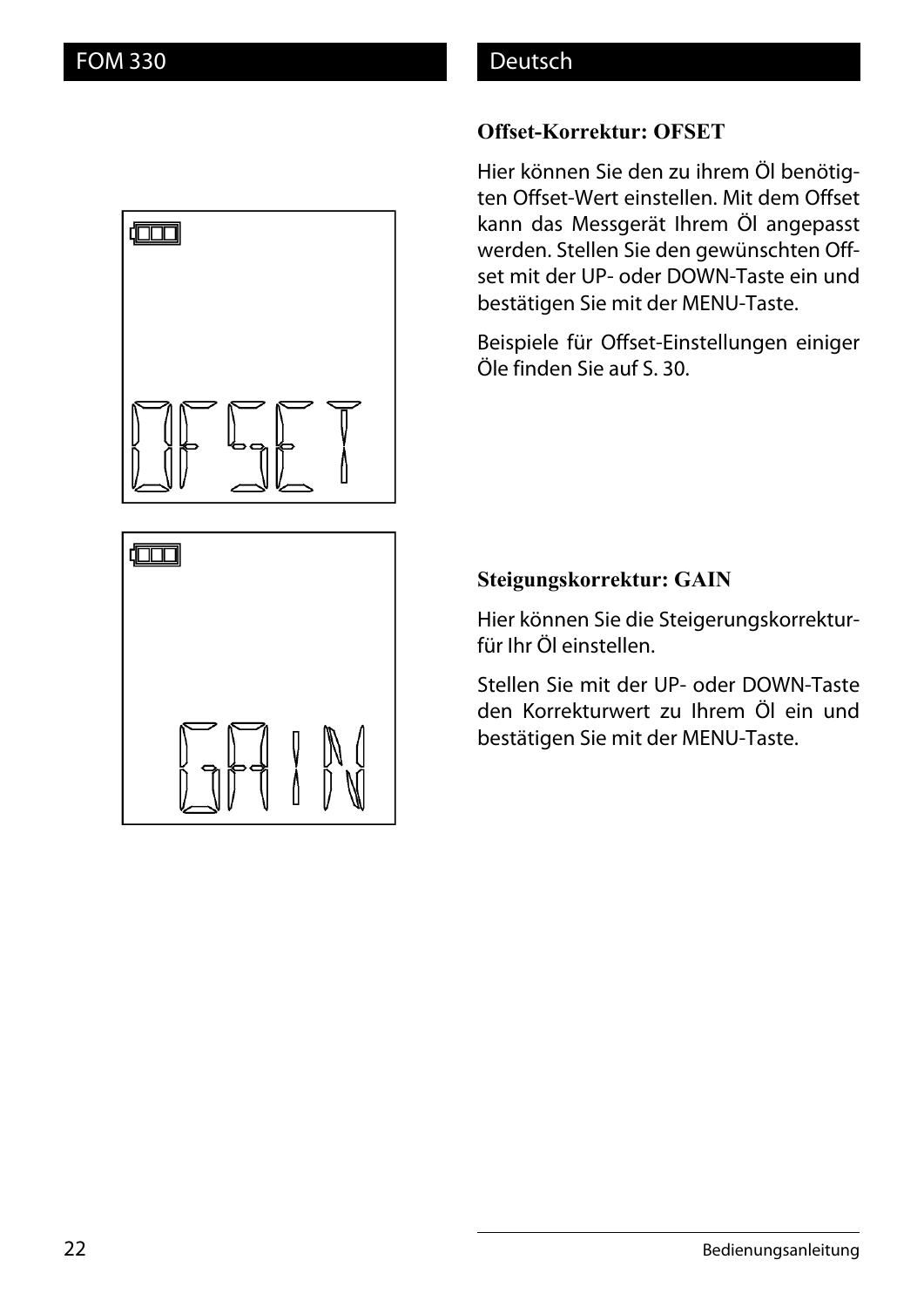#### **Offset correction: OFSET**

Here, you can adjust the offset value required for your oil. Select the desired offset using the UP or DOWN button, and confirm with the MENU button.

Examples for the offset setting: see page 31.

#### English **Français**

#### **Correction Offset: OFSET**

Vous pouvez régler ici la valeur Offset nécessaire pour votre huile. Choisissez le type souhaité avec la touche UP ou DOWN et confirmez avec la touché MENU.

Examples for the offset setting: see page 31.

#### **Gain correction: GAIN**

Here, you can adjust the gain for your oil.

Select the desired gain with the UP or DOWN button and confirm with the MENU button.

#### **Correction de pas: GAIN**

Vous pouvez régler ici le processus de vieillissement pour votre huile.

Choisissez l'gain souhaité avec la touche UP ou DOWN et confirmez avec la touche MENU.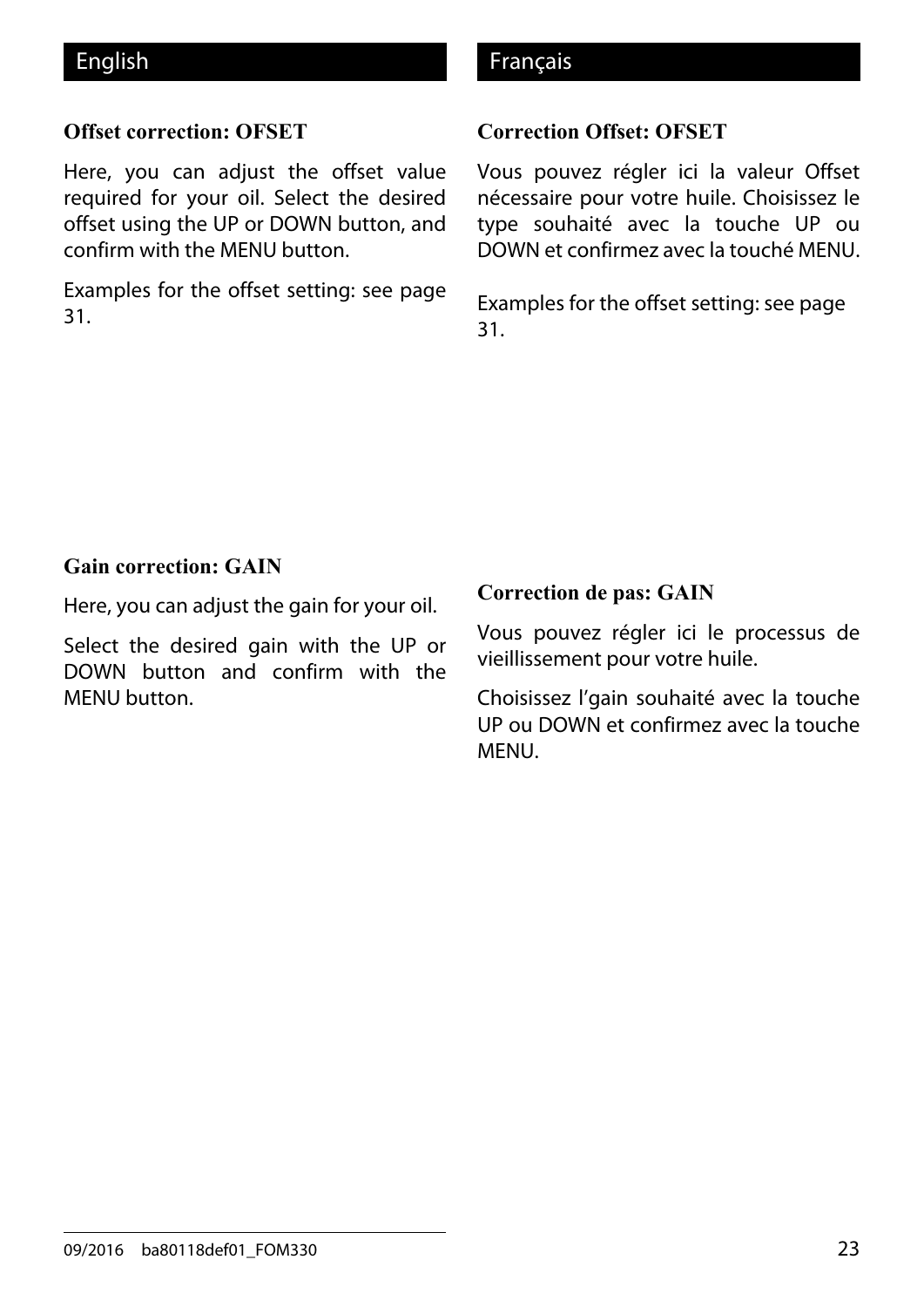



#### **Löschen der Speicherwerte: CLR**

In diesem Menüpunkt können Sie Öl-Einstellungen auf die Werkseinstellungen zurücksetzen.

Werkseinstellungen:

- $\bullet$  OFSET = 0 %
- $\bullet$  GAIN = 1.0
- LIM  $1 = 18.5 \%$
- $\bullet$  IIM 2 = 24 %

Diese Menüoption hat keine Einstellmöglichkeiten. Sie wird lediglich aktiviert, woraufhin die Einstellungen zurückgesetzt werden. Betätigen Sie die Menüoption mit der MENU-Taste.

#### **Easy Check: ECH**

Easy Check ist eine Funktion zur schnellen Feststellung, ob das Gerät noch genau genug funktioniert. Sie ersetzt keine Kalibrierung, dafür kann sie jederzeit und überall durchgeführt werden.

HINWEIS: zur Durchführung des Easy Checks wird das Referenzöl CO 330 benötigt. Es kann separat bezogen werden.

Zur Durchführung des Easy Check folgen Sie bitte der Anleitung, welche dem Referenzöl CO 330 beigelegt ist.

Als Ergebnis erhalten Sie "OK" für bestanden oder "NOK" für nicht bestanden.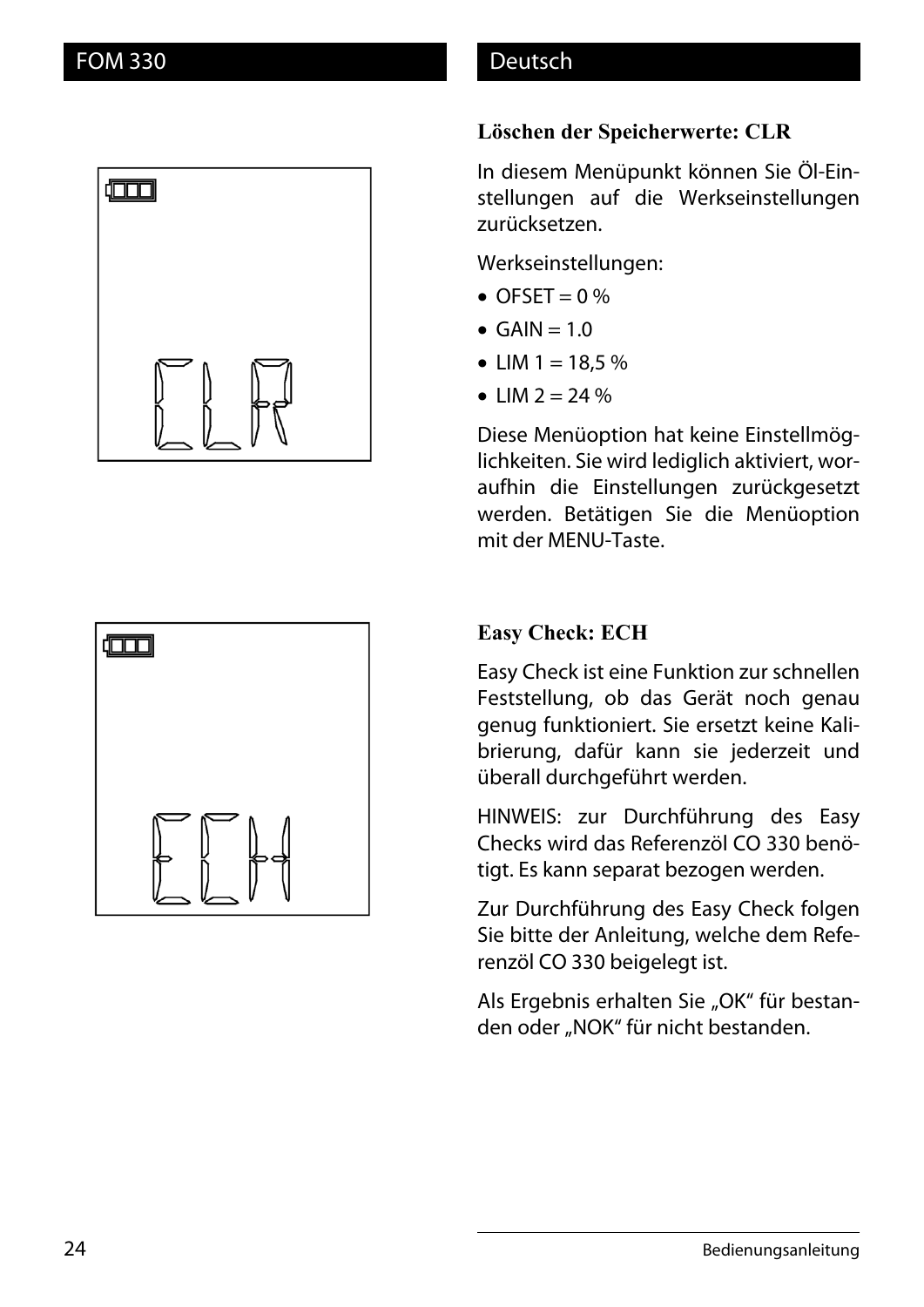#### **Deleting the saved values: CLR**

In this menu item, you can reset the values in a memory location to the factory default settings.

Factory settings:

- $\bullet$  OFSET = 0 %
- $\bullet$  GAIN = 1.0
- LIM  $1 = 18.5 \%$
- $LM 2 = 24 %$

This menu option has no settings. It is simply activated, setting back the settings. Activate it using the MENU-button.

#### **Easy Check: ECH**

EasyCheck is a quick functional check of the device. It does not replace a calibration, but can be performed anywhere, any time.

HINT: to perform the EasyCheck, the reference oil CO 330 is required. It can be purchased separately.

Please follow the instructions of the reference oil CO 330 to perform the Easy-Check.

Ther result is "OK" for passed or "NOK" for not passed.

### English **Français**

#### **Suppression de la valeur de mémoire: CLR**

Vous pouvez restaurer ici les valeurs usine d'un emplacement mémoire.

Réglages usine:

- $\bullet$  OFSET = 0 %
- $\bullet$  GAIN = 1.0
- LIM  $1 = 18.5 \%$
- $\bullet$  IIM 2 = 24 %

This menu option has no settings. It is simply activated, setting back the settings. Activate it using the MENU-button

#### **Easy Check: ECH**

EasyCheck is a quick functional check of the device. It does not replace a calibration, but can be performed anywhere, any time.

HINT: to perform the EasyCheck, the reference oil CO 330 is required. It can be purchased separately.

Please follow the instructions of the reference oil CO 330 to perform the Easy-Check.

Ther result is "OK" for passed or "NOK" for not passed.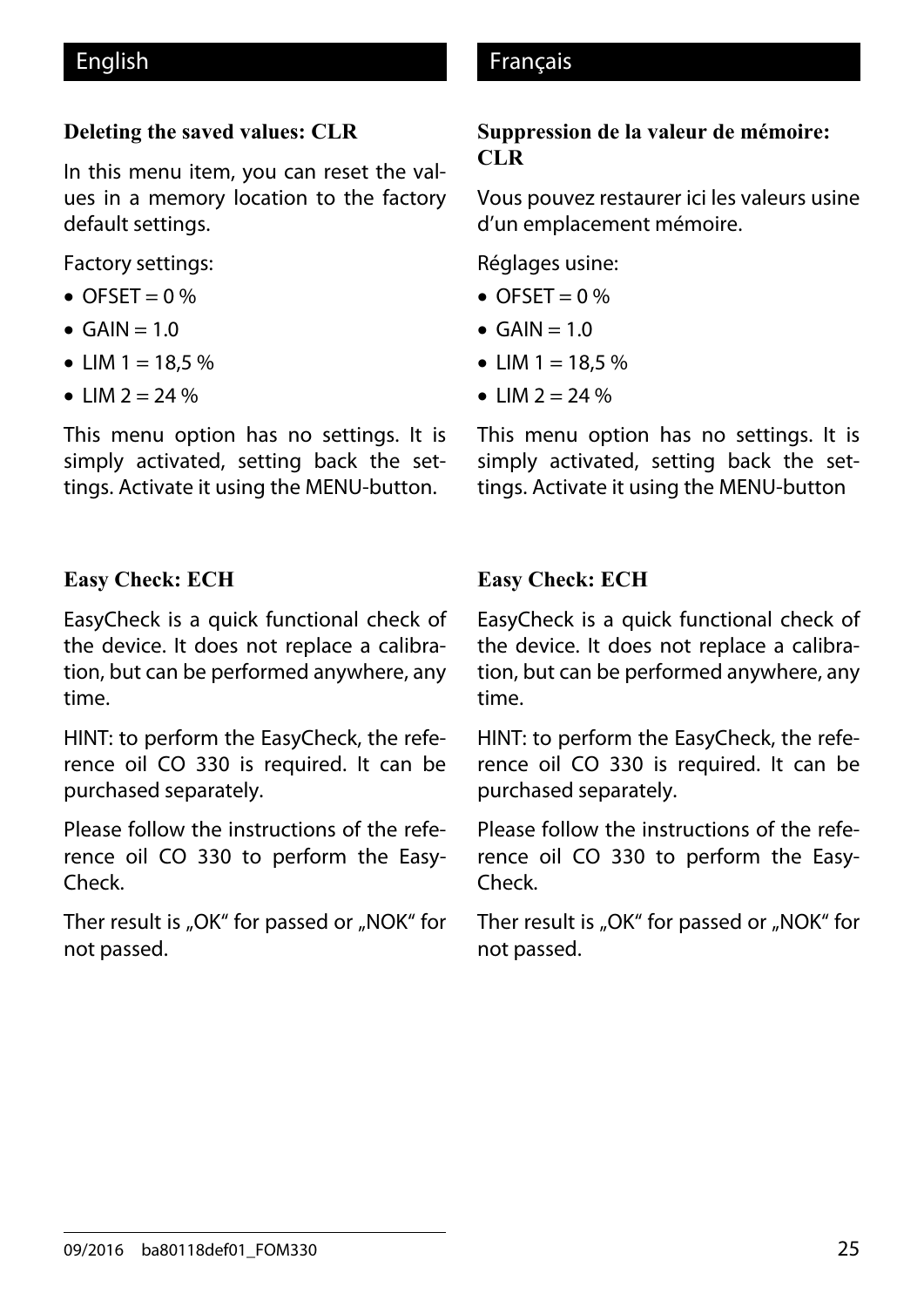## Öl-Schnelleinstellung

Mit der Öl-Schnelleinstellung können alle relevanten Einstellungen für ein Öl schnell und bequem getätigt werden.

Starten Sie die Öl-Schnelleinstellung, indem Sie die UP-Taste für 5 Sekunden halten. Die einzelnen Optionen werden nacheinander abgearbeitet. Ein Zurückspringen ist nicht möglich, aber der Abbruch mit der ON/OFF-Taste.

## **Grundeinstellung frisches Öl: FRPC**

Diese Einstellung sollte dem TPM-Wert des frischen Öls entsprechen. Verstellen mit UP/DOWN, weiter mit MENU.

### **OFFSET-Korrektur: OFSET**

Der gewünschte Offset. Verstellen mit UP/ DOWN, weiter mit MENU.

## **GAIN-Korrektur: GAIN**

Der gewünschte Gain. Verstellen mit UP/ DOWN, weiter mit MENU.

### **Grenzwert für Signallampe gelb: LIM 1**

Der Grenzwert zwischem frischem und mittelmäßigem Öl. Verstellen mit UP/ DOWN, weiter mit MENU.

## **Grenzwert für Signallampe rot: LIM 2**

Der Grenzwert zwischem mittelmäßigem und altem Öl. Verstellen mit UP/DOWN, Abschluss der Öl-Schnelleinstellung mit MENU. Sie gelangen zurück zum Messmodus.









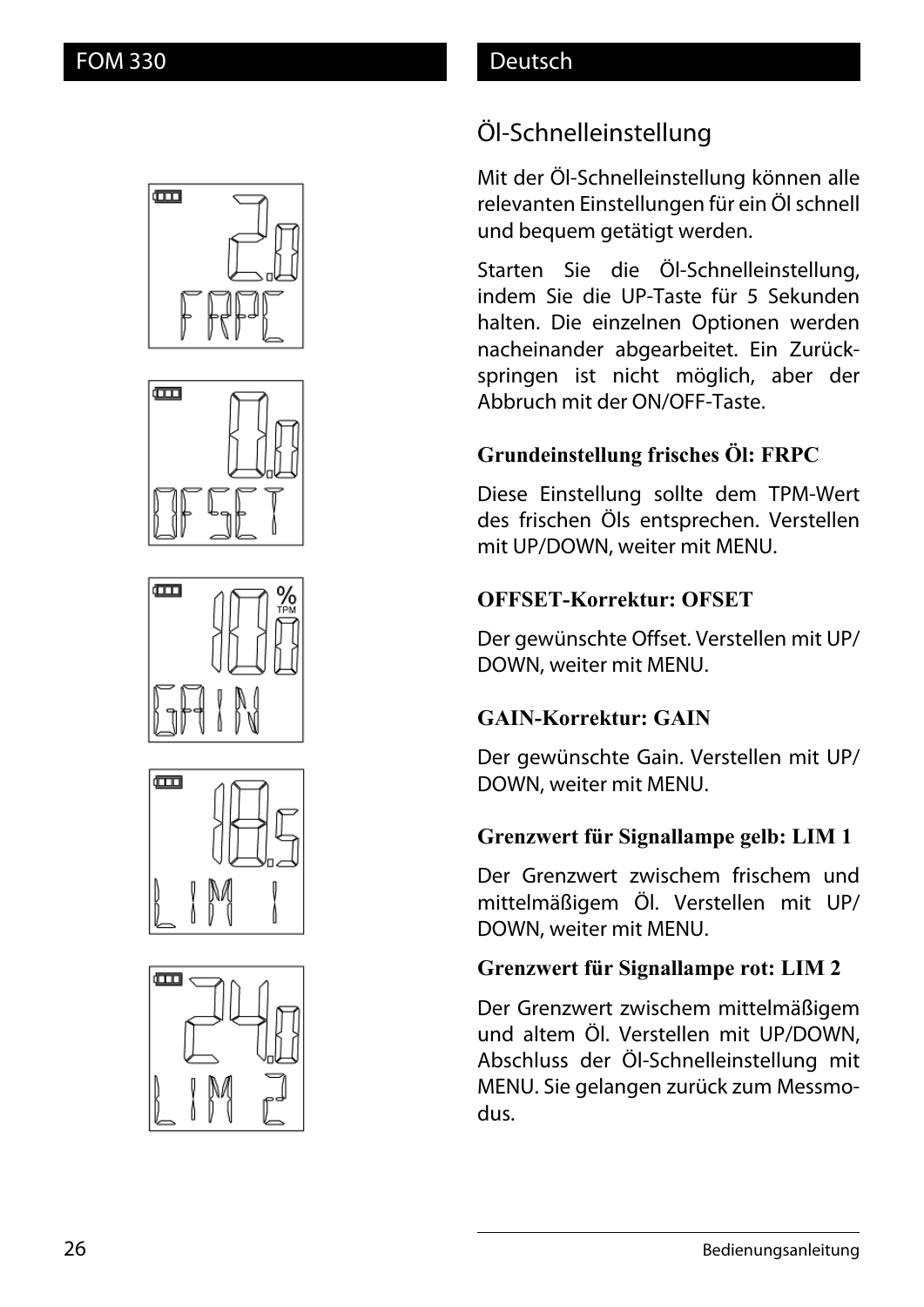## Quick oil settings

With this function all relevant settings of an oil can be made fast and comfortable.

Start the quick oil settings by holding the UP-button for 5 seconds. The options will be shown one after another. Switching back is not possible, but you can exit any time with the ON/OFF-button.

#### **Basic settings of fresh oil: FRPC**

This setting should be the TPM-value of the fresh oil. Adjust with UP/DOWN, next with MENU.

#### **OFFSET-correction: OFSET**

The desired offset. Adjust with UP/DOWN, next with MENU.

#### **GAIN-correction: GAIN**

The desired gain. Adjust with UP/DOWN, next with MENU.

#### **Limit for yellow signal light: LIM 1**

The limit value between fresh and medium quality oil. Adjust with UP/ DOWN, next with MENU.

#### **Limit for red signal light: LIM 2**

The limit value between medium quality oil and old oil. Adjust with UP/DOWN, finish the quick oil settings with MENU. You get back to the measurement mode.

### English **Français**

## Quick oil settings

With this function all relevant settings of an oil can be made fast and comfortable.

Start the quick oil settings by holding the UP-button for 5 seconds. The options will be shown one after another. Switching back is not possible, but you can exit any time with the ON/OFF-button.

#### **Basic settings of fresh oil: FRPC**

This setting should be the TPM-value of the fresh oil. Adjust with UP/DOWN, next with MENU.

#### **OFFSET-correction: OFSET**

The desired offset. Adjust with UP/DOWN, next with MENU.

#### **GAIN-correction: GAIN**

The desired gain. Adjust with UP/DOWN, next with MENU.

#### **Limit for yellow signal light: LIM 1**

The limit value between fresh and medium quality oil. Adjust with UP/ DOWN, next with MENU.

#### **Limit for red signal light: LIM 2**

The limit value between medium quality oil and old oil. Adjust with UP/DOWN, finish the quick oil settings with MENU. You get back to the measurement mode.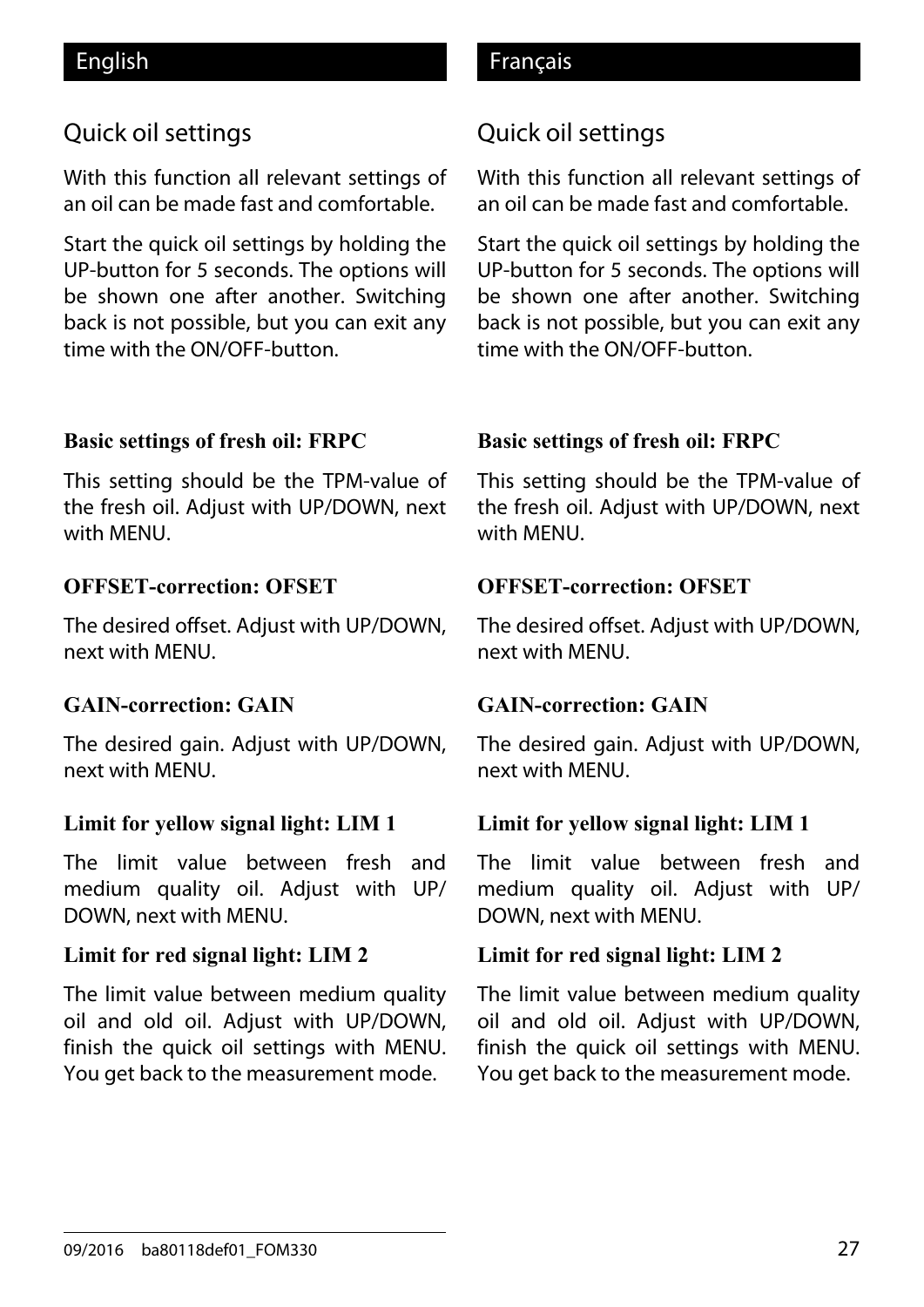## User-Justierung

Die Justierung ist im frischen noch nicht gebrauchten Frittieröl durchzuführen und muss bei einer Öltemperatur von 150 °C bis 190 °C durchgeführt werden.

Es wird abhängig vom Öltyp eine Justierung auf die typischen Frischölwerte des Öltyps durchgeführt.

Vorbereitung: Vor der Justierung sollte der Wert FRPC (siehe Öl-Schnelleinstellung) dem TPM-Wert des frischen Öls entsprechen. Außerdem sollte mit dem Gerät eine Probemessung durchgeführt werden. Dadurch wird der Sensor erwärmt, um den Justiervorgang zu beschleunigen.

### Durchführung

¾ FOM330 einschalten (ON/OFF drücken). Das Gerät ist messbereit.

¾ Die DOWN-Taste für 5 Sekunden gedrückt halten. Dadurch erscheint im Display "CAL".

 $\triangleright$  Sobald im Display "CAL" erscheint, beginnt der Justiervorgang, in dem der Sensor des FOM330 ins heiße Frittieröl getaucht wird. (Markierungen MIN und MAX beachten!)

¾ Die Justierung ist beendet, sobald ein stabiles Messergebnis vorliegt und im Display ein "OK" angezeigt wird

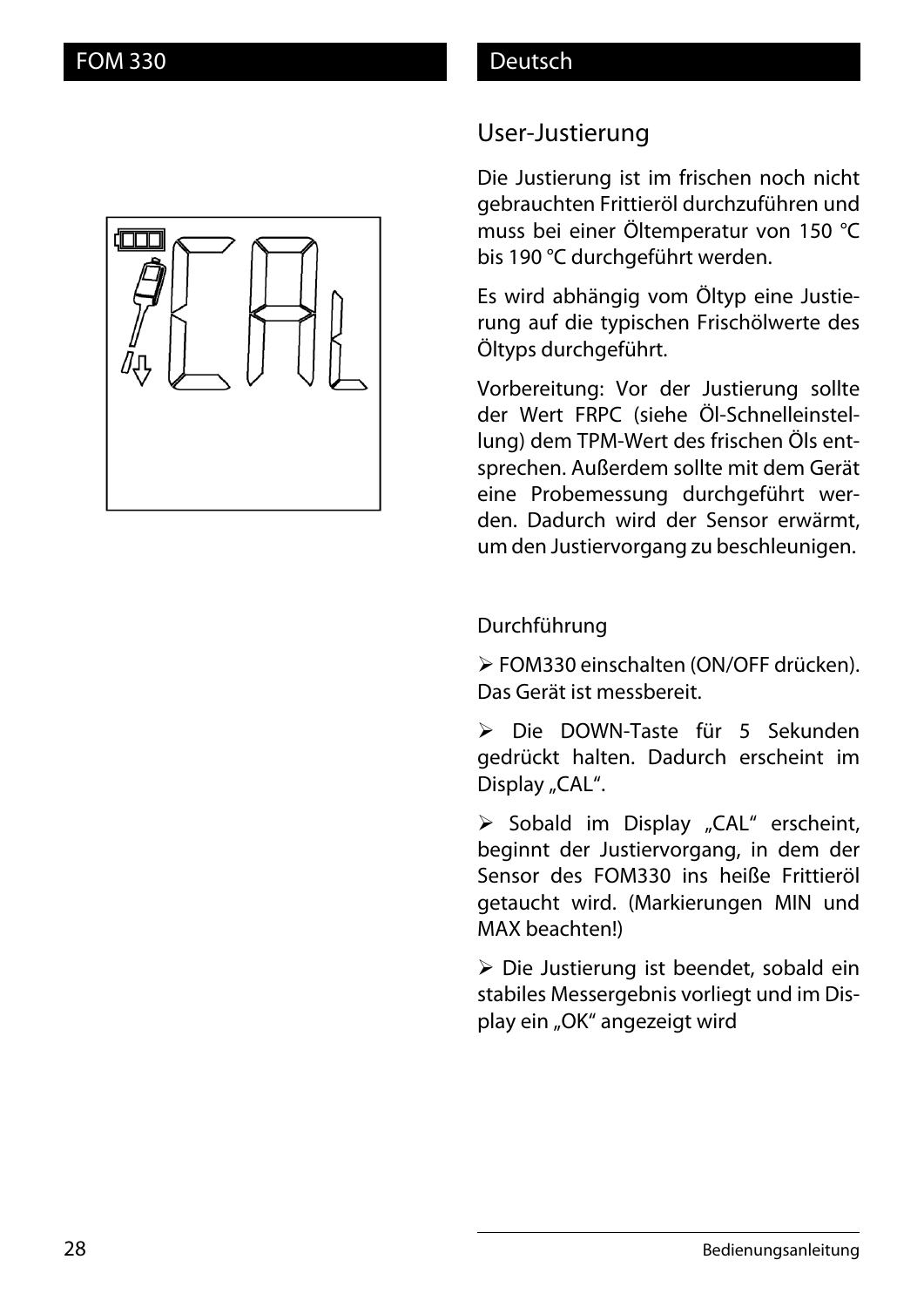## User adjustment

The adjustment should be made in new and unused deep-frying oil and it must be done at a temperature of 150 °C to 190 °C.

An adjustment is to be made to the typical fresh oil values for the oil type depending on the oil used.

Preparation: Before the adjustment the FRPC-value (see quick oil settings) should be that of fresh oil. A test measurement should be performed with the device before the first adjustment. The sensor is warmed up by this means to accelerate the adjustment procedure.

#### Execution

¾ Switch on FOM330 (push ON/OFF). The device is ready for the measurement to be made.

¾ Press and hold the DOWN button for 5 seconds. "CAL" will then appear in the display.

 $\triangleright$  The adjustment procedure begins as soon as "CAL" appears in the display; this is done by dipping the FOM330 sensor into the frying oil. (Observe the MIN and MAX markings!)

 $\triangleright$  The adjustment procedure ends as soon as there is a stable measured result and "OK" is shown in the display.

#### English Français

### Etalonnage utilisateur

L'étalonnage doit être effectué dans de l'huile de friture fraîche et non utilisée et doit être réalisé lorsque l'huile se trouve à une température de 150 °C à 190 °C.

Un étalonnage est effectué en function du type d'huile pour déterminer les valeurs typiques du type d'huile fraîche utilisé.

Préparation: Before the adjustment the FRPC-value (see quick oil settings) should be that of fresh oil. Avant de procéder à l'étalonnage, effectuer une mesure d'essai avec l'appareil. Pour ce faire, le capteur est amené à température pour accélérer le processus d'étalonnage.

#### Exécution

¾ Mettre FOM330 sous tension (Appuyer sur ON/OFF). L'appareil est prêt à effectuer la mesure.

¾ Appuyer sur la touche DOWN durant 5 secondes. «CAL» apparaît sur l'affichage.

¾ Dès que «CAL» apparaît sur l'affichage, le processus d'étalonnage commence durant lequel le capteur du FOM330 est plongé dans l'huile de friture bouillante. (Observer les marques MIN et MAX!)

¾ L'étalonnage est terminé dès que l'on obtient un résultat de mesure stable «OK» apparaît alors sur l'affichage.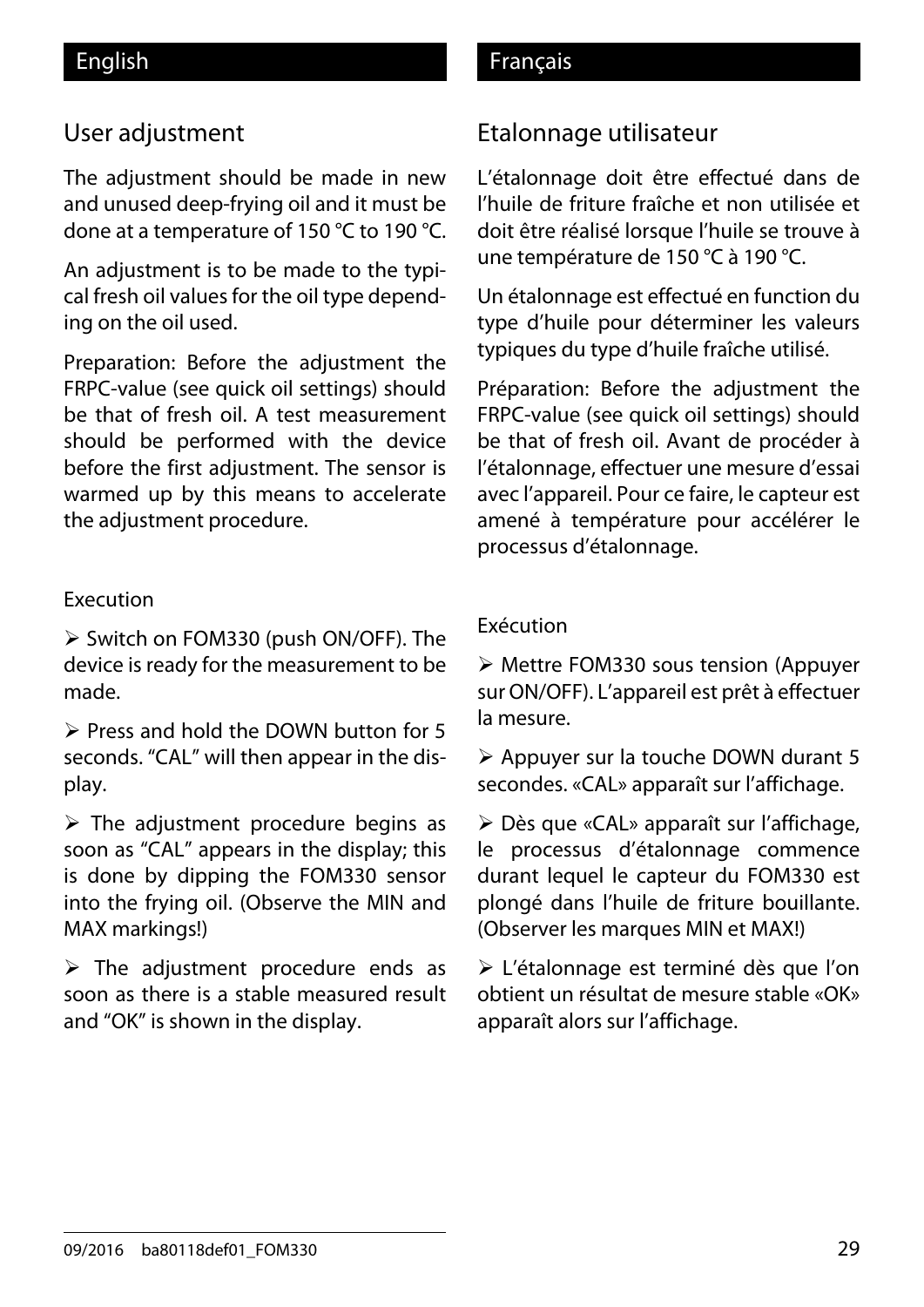## Öl-Einstellungen

Unterschiedliche Öle haben unterschiedliche Eigenschaften, und das bezieht sich auch auf die %TPM-Werte. Für eine möglichst genaue Messung sollte bekannt sein, um welches Öl es sich handelt. Davon abgeleitet sollte der Offset des Geräts eingestellt werden.

Aufgrund der Vielzahl an handelsüblichen Ölen ist es nicht möglich, für alle Sorten eindeutige Offset-Einstellungen anzugeben, zumal es sich oft um Mischungen handelt und diese ggf. nachbehandelt oder mit Zusätzen versehen werden. Im Folgenden ist dennoch eine kurze Liste der gebräuchlichsten Öle mit empfohlenen Offset-Werten, welche als Orientierung dienen sollen:

| Offset |
|--------|
| $-4%$  |
| $0\%$  |
| $-2%$  |
| 0%     |
| 0%     |
| $-5%$  |
|        |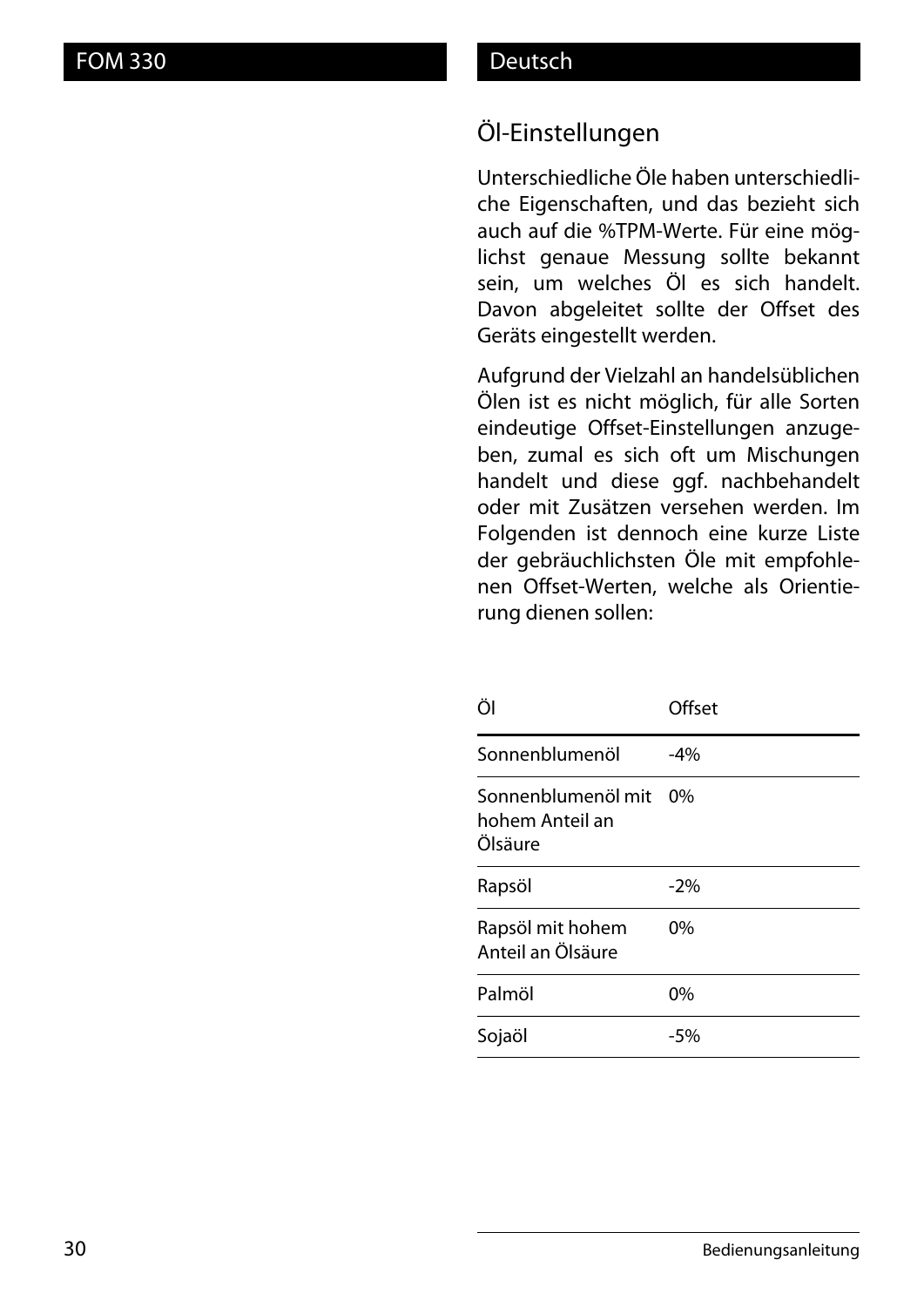## Oil settings

Different oils have different properties, and that´s also related to the %TPMvalues. For an accurate measurement the oil should be known. The offset of the device should be set accordingly.

Due to the sheer number of commercially available oils it is not possible to give you settingfor each oil type. This is also due to the fact that most oils are mixtures, are post-treated or have admixtures. Here is a short list of the most common oils, together with recommended offset-settings, though.

## English **Français**

### Oil settings

Different oils have different properties, and that´s also related to the %TPMvalues. For an accurate measurement the oil should be known. The offset of the device should be set accordingly.

Due to the sheer number of commercially available oils it is not possible to give you settingfor each oil type. This is also due to the fact that most oils are mixtures, are post-treated or have admixtures. Here is a short list of the most common oils, together with recommended offset-settings, though.

| Oil                         | Offset | Oil                         | Offset |
|-----------------------------|--------|-----------------------------|--------|
| sunflower oil               | $-4%$  | sunflower oil               | $-4%$  |
| high oleic sunflower<br>oil | 0%     | high oleic sunflower<br>oil | 0%     |
| rapeseed oil                | $-2\%$ | rapeseed oil                | $-2%$  |
| high oleic rapeseed<br>oil  | 0%     | high oleic rapeseed<br>oil  | 0%     |
| palm oil                    | 0%     | palm oil                    | 0%     |
| soy oil                     | $-5%$  | soy oil                     | $-5%$  |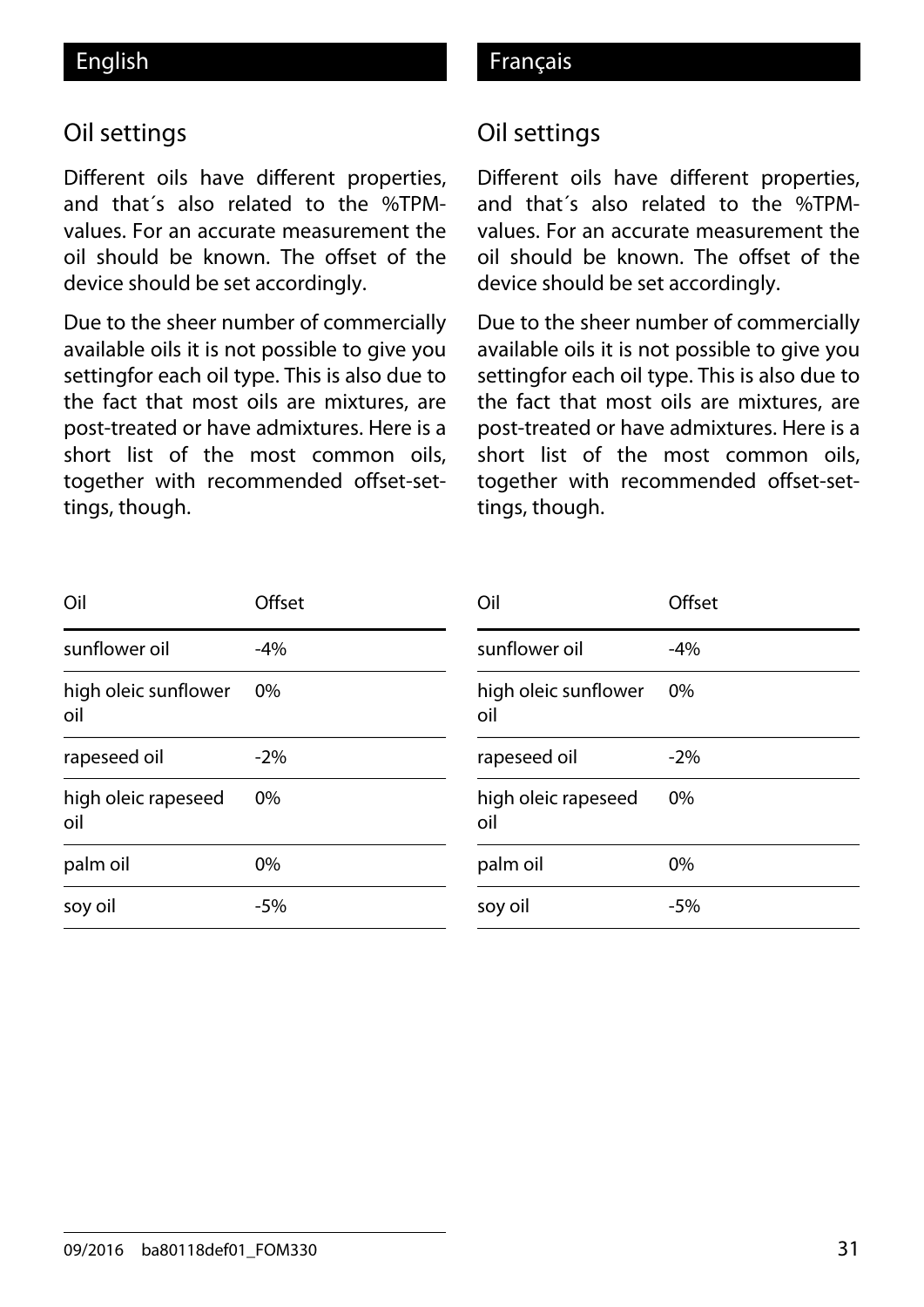# Was tun, wenn…?

|         | Störung                                               | Behebung                |
|---------|-------------------------------------------------------|-------------------------|
|         | Messwert $PC > 40 \%$                                 | Messbereich<br>beachten |
| ℅<br>°C | Messwert PC $< 0$ %                                   | Messbereich<br>beachten |
|         | Messwert<br>Temperatur $>$ 200 °C                     | Messbereich<br>beachten |
| ℅<br>°C | Messwert<br>Temperatur < 45 $^{\circ}$ C              | Messbereich<br>beachten |
|         | Messwert TPC < - 10<br>% oder<br>Messwert $PC > 65$ % | Messbereich<br>beachten |



 $\frac{1}{2}$ 

 $\begin{picture}(120,15) \put(0,0){\vector(0,1){30}} \put(15,0){\vector(0,1){30}} \put(15,0){\vector(0,1){30}} \put(15,0){\vector(0,1){30}} \put(15,0){\vector(0,1){30}} \put(15,0){\vector(0,1){30}} \put(15,0){\vector(0,1){30}} \put(15,0){\vector(0,1){30}} \put(15,0){\vector(0,1){30}} \put(15,0){\vector(0,1){30}} \put(15,0){\vector(0,1){30}} \put(15,0){\vector($ 

 $\begin{tabular}{|c|c|c|c|} \hline \quad \quad & \quad \quad & \quad \quad & \quad \quad \\ \hline \quad \quad & \quad \quad & \quad \quad & \quad \quad \\ \hline \quad \quad & \quad \quad & \quad \quad & \quad \quad \\ \hline \quad \quad & \quad \quad & \quad \quad \\ \hline \end{tabular}$ 

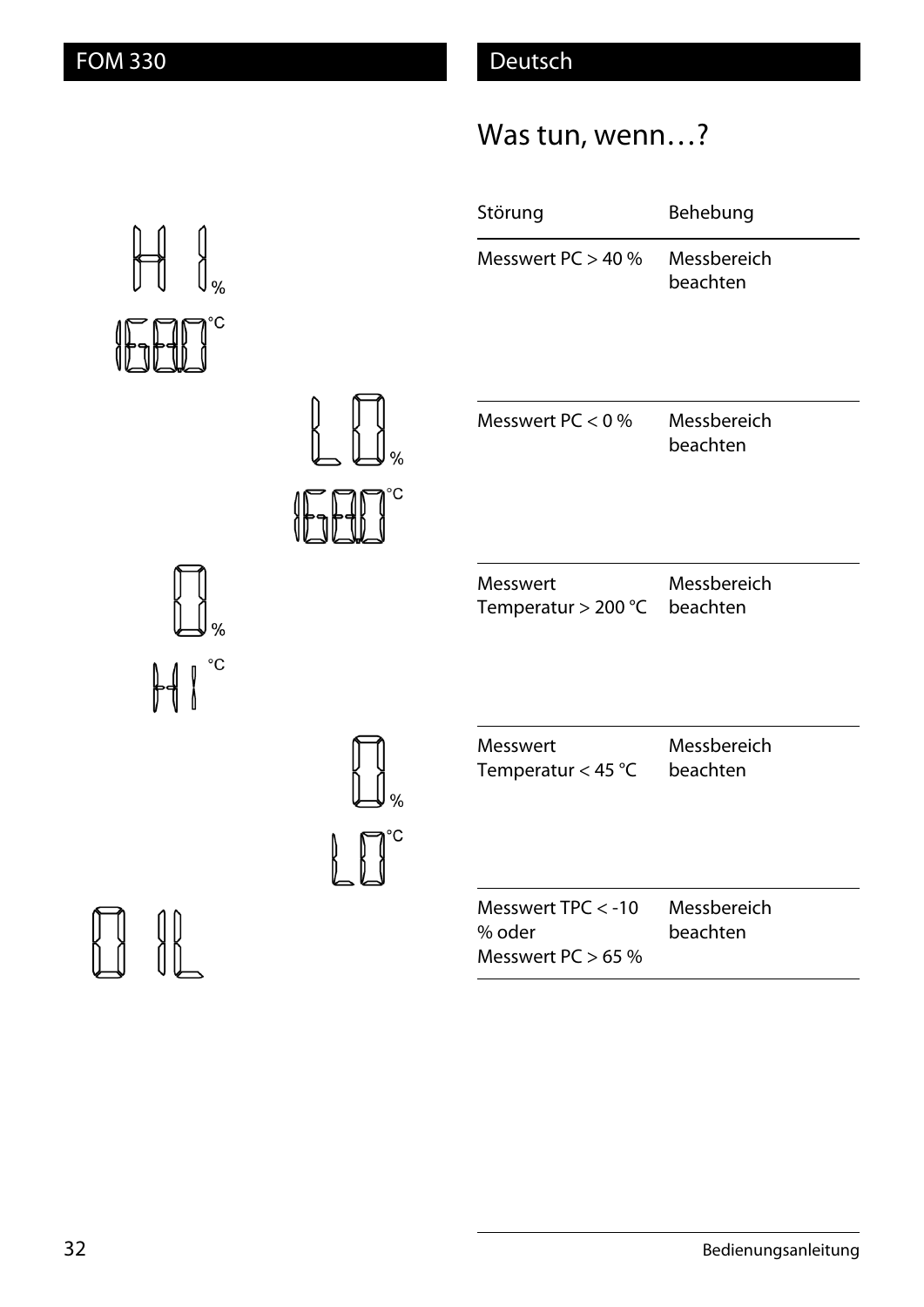# Troubleshooting

# Encas des problèmes

| Possible cause                                              | Remedy                    | Cause possible                                                        | Remède                      |
|-------------------------------------------------------------|---------------------------|-----------------------------------------------------------------------|-----------------------------|
| Measurement value                                           | Note measurement          | Valeur de mesure                                                      | Respecter zone de           |
| PC > 40%                                                    | range                     |                                                                       | mesure                      |
|                                                             |                           | PC > 40%                                                              |                             |
| Measurement value                                           | Note measurement          | Valeur de mesure                                                      | Respecter zone de           |
| PC < 0 %                                                    | range                     | $PC < 0$ %                                                            | mesure                      |
| Measurement                                                 | Note measurement          | Valeur de mesure                                                      | Respecter zone de           |
| temperature $>$ 200 °C                                      | range                     | temperature $>$ 200 °C                                                | mesure                      |
| Measurement                                                 | Note measurement          | Valeur de mesure                                                      | Respecter zone de           |
| temperature $<$ 45 °C                                       | range                     | température < 45 $^{\circ}$ C                                         | mesure                      |
| Measurement<br>$PC < -10%$<br>or<br>measurement<br>PC > 65% | Note measurement<br>range | Valeur de mesure<br>$PC < -10%$<br>ou<br>valeur de mesure<br>PC > 65% | Respecter zone de<br>mesure |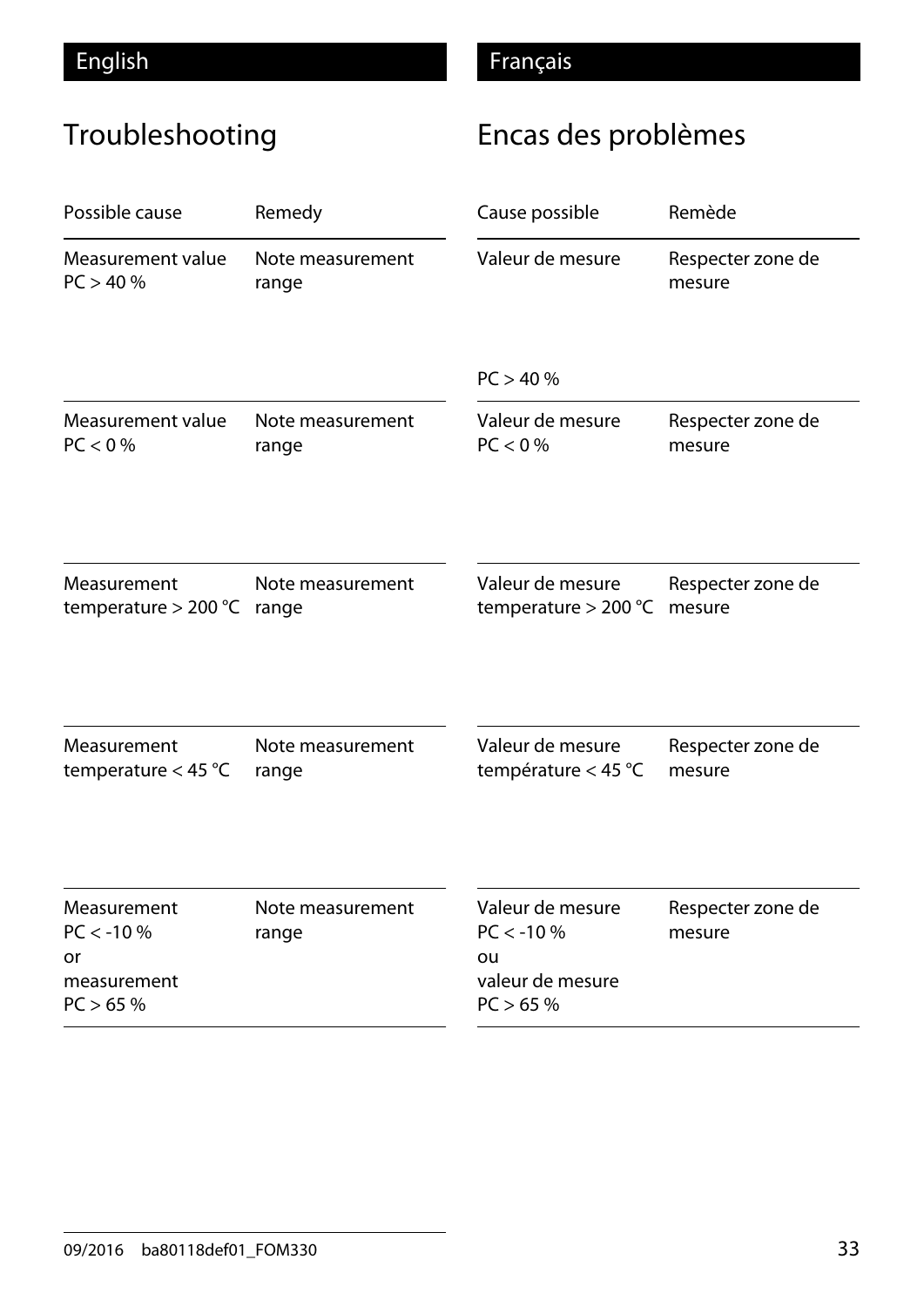# Fehlermeldungen

| Störung                            | Behebung        |
|------------------------------------|-----------------|
| Defekter<br>Temperatursensor       | Gerät einsenden |
| Temporärer<br>Kurzschluss Ölsensor | Sensor reinigen |
| Defekter Ölsensor                  | Gerät einsenden |

ER D I ER DE ER 03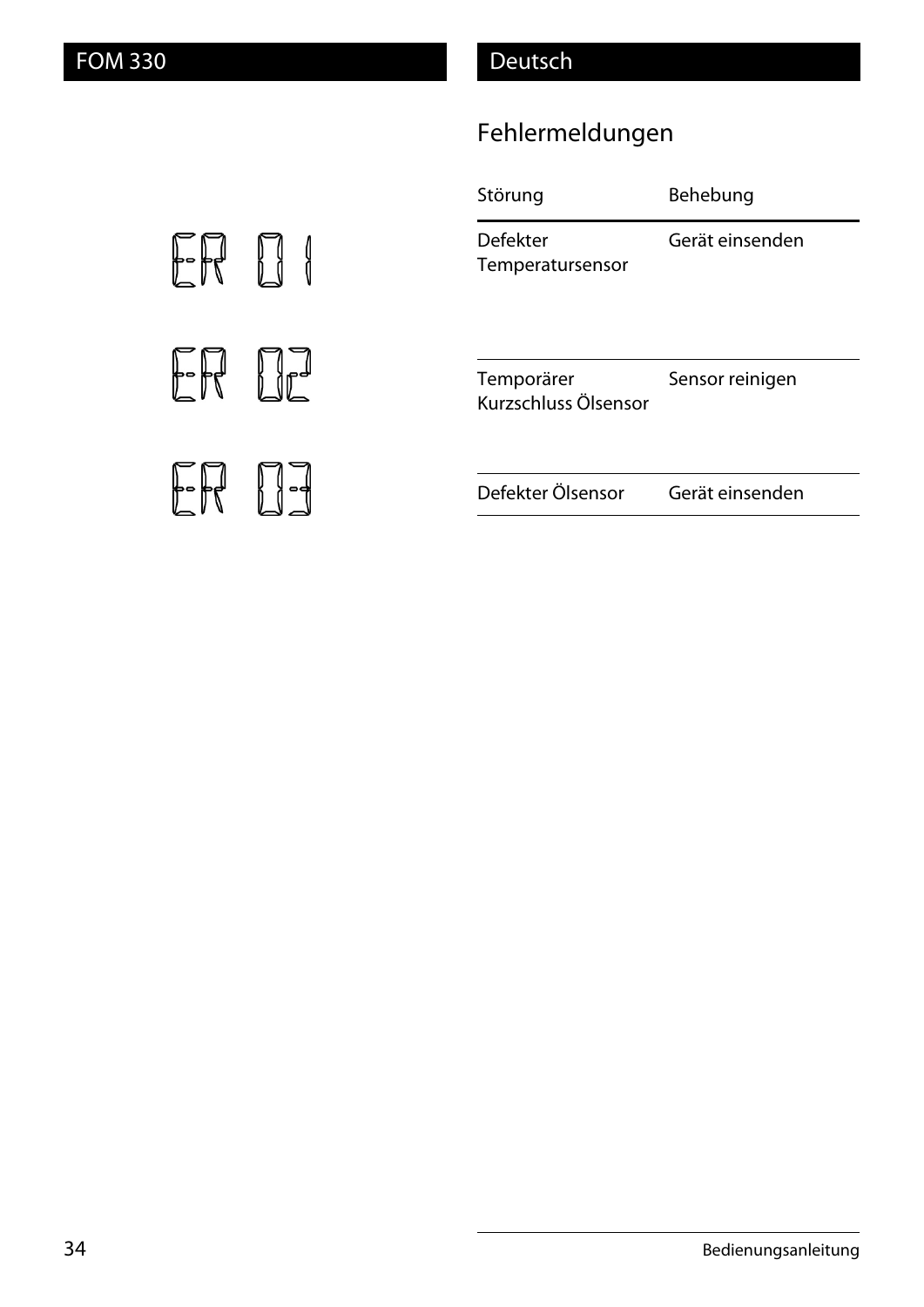# English Français

# Error messages

# Messages d'erreur

| Possible Cause                         | Remedy       | Cause possible                                 | Remède             |
|----------------------------------------|--------------|------------------------------------------------|--------------------|
| <b>Defective</b><br>Temperature sensor | Send unit in | Capteur température<br>deféctueux              | Ramener l'appareil |
| Temporary short<br>circuit oil sensor  | Clean sensor | Court-circuit<br>temporaire capteur<br>l'huile | Nettoyez la sonde  |
| Defective oil sensor                   | Send unit in | Capteur l'huile<br>deféctueux                  | Ramener l'appareil |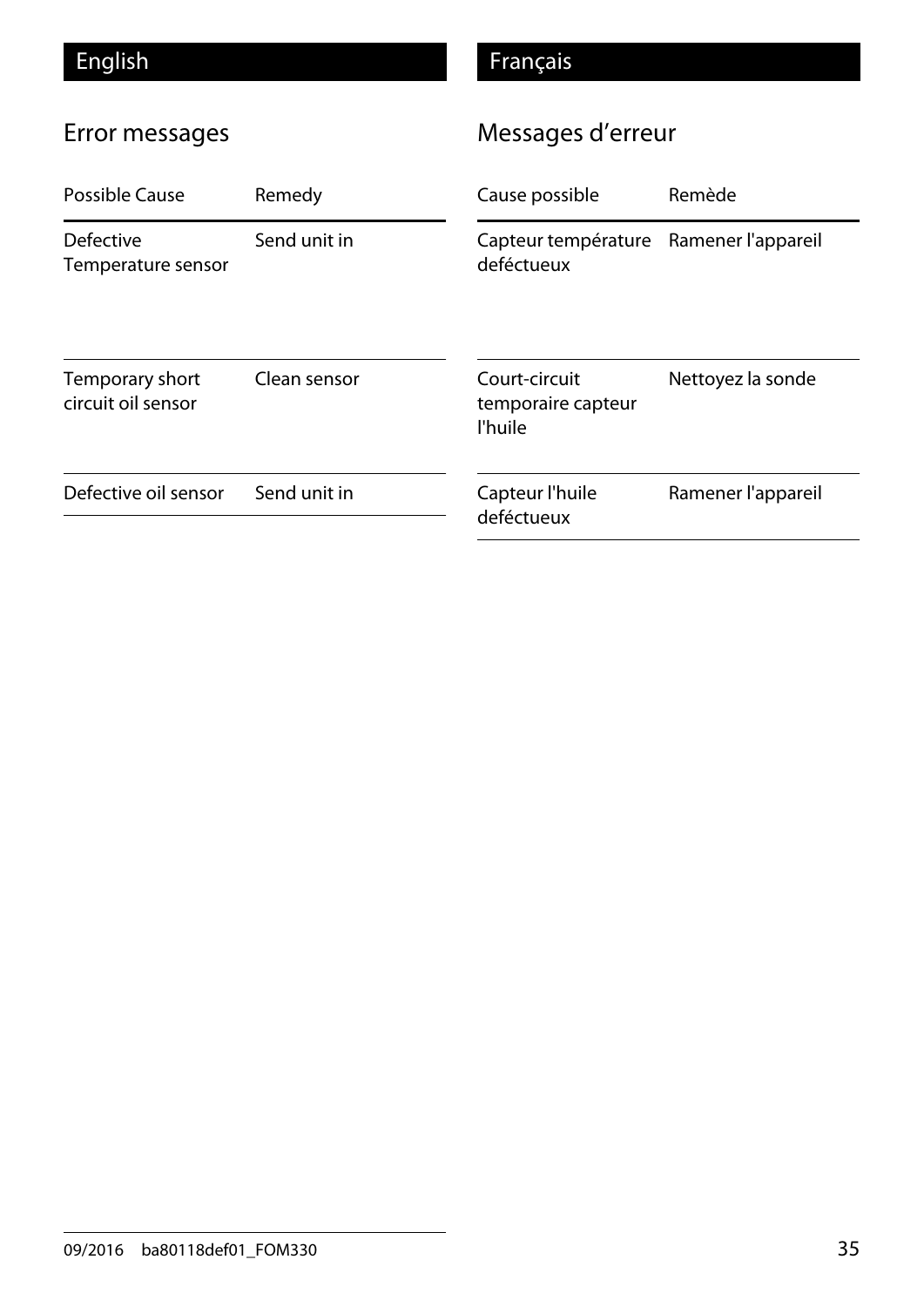# Wartung und Entsorgung

## Reinigung

Reinigen Sie das Gerät mit einem leicht feuchten Tuch.

Verwenden Sie keine Lösungsmittel (wie z.B. Aceton), weil diese den Kunststoff angreifen können.

Zum Desinfizieren und zur Sensorreinigung können Sie n-Propanol verwenden.

Verwenden Sie auf keinen Fall Drahtbürsten oder ähnliches, um den Sensor zu reinigen!

## Entsorgung

Sollte das Gerät gebrauchsuntauglich geworden sein, müssen sie es fachgerecht entsorgen lassen.

Entsorgen Sie das Gerät keinesfalls über den Hausmüll.

Entsorgen Sie die Batterie an den dafür vorgesehen Sammelstellen.



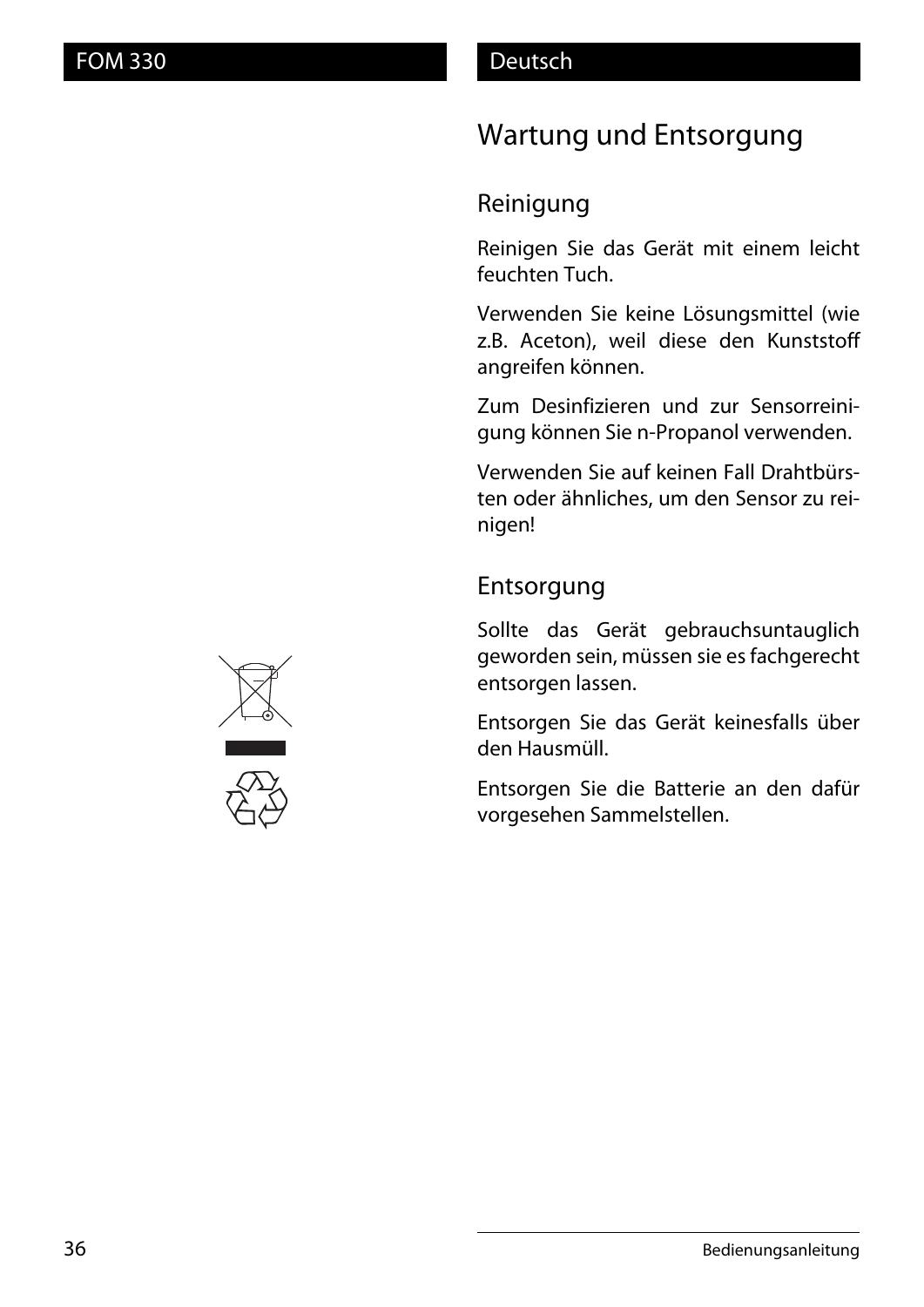# Servicing and waste disposal

## Cleaning

Clean the device with a slightly dampened cloth.

Never use solvents (such as acetone) for cleaning because these may attack the plastic.

n-Propanol may be used to disinfect and to clean the sensor.

In no case use wire brushes or similar to clean the sensor!

## Waste disposal

Should the device become unsuitable for use, it must be disposed of professionally, such as at recycling centres that accept electronic scrap.

Never dispose of the device in household waste.

Please dispose of spent batteries responsibly.

### English **Français**

# Entretien et mise au rebut

## **Nettoyage**

Essuyez l'appareil avec un tissu humide.

N'utilisez pas de solvant (de l'acétone par exemple), car cela attaque le plastique.

Vous pouvez utiliser de l'alcool npropanol pour désinfecter et pour nettoyer la sonde.

Employez dans aucun cas les brosses métalliques ou quelque chose comme cela de nettoyer la sonde!

## Mise au rebut

Si l'appareil ne peut plus fonctionner, pour quelque raison que ce soit, veuillez le mettre au rebut de manière appropriée. Les déchetteries allemandes vous seront ici d'une grande utilité car elles acceptant tous les déchets électroniques.

Ne jetez en aucun cas l'appareil avec vos déchets ménagers.

Veuillez se débarasser des batteries épuisées de façon responsable.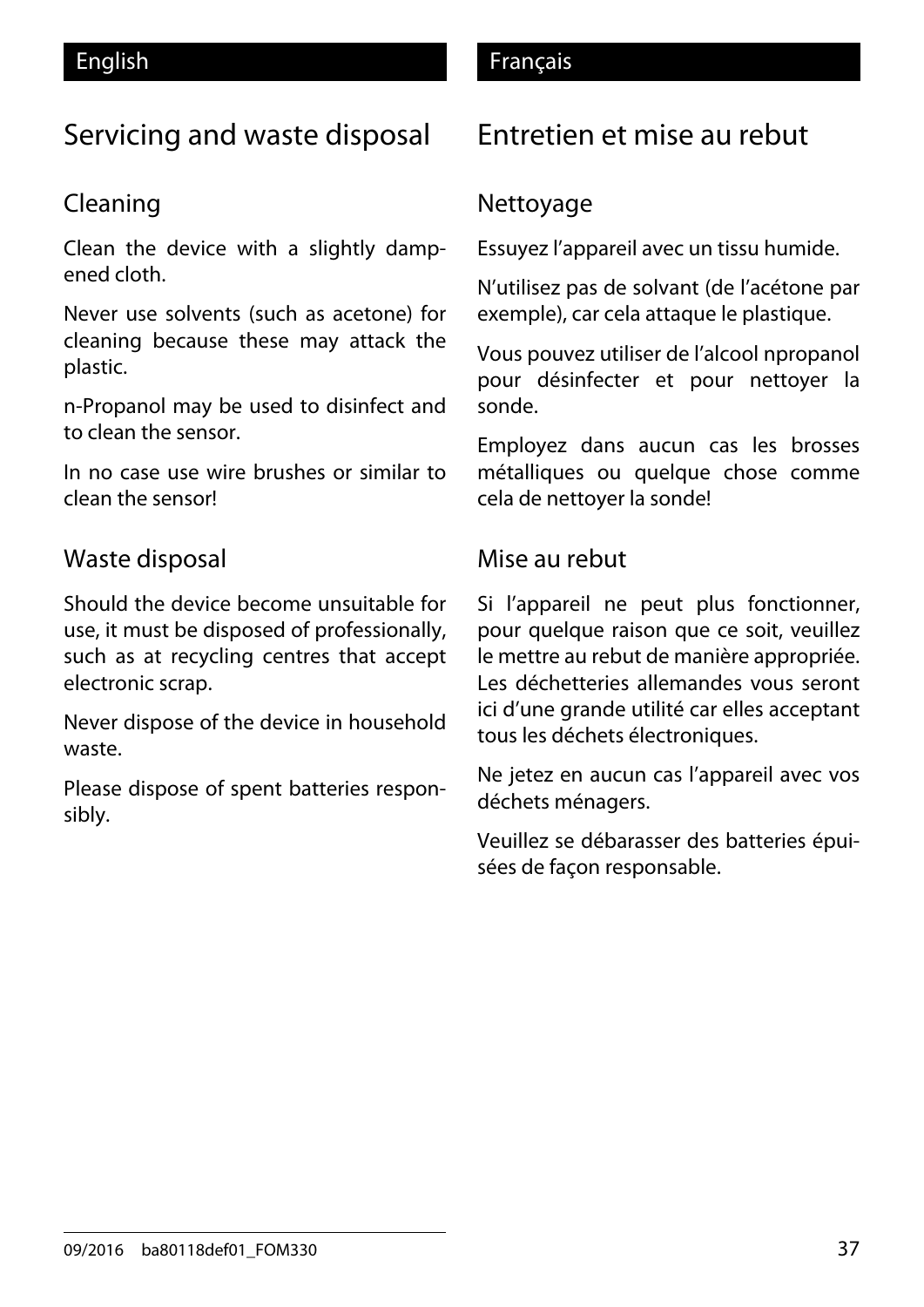# Technische Daten

## Messung Ölqualität

| Messbereich       | 0 bis 40 % polare Anteile |
|-------------------|---------------------------|
| Genauigkeit       | $\pm$ 2 % PC (typisch)    |
| Auflösung         | 0.5 % PC                  |
| Temperaturbereich | +50 bis +200 $^{\circ}$ C |
| Optimaler Bereich | +150 bis +180 °C          |

### Temperaturmessung

| Genauigkeit      | $\pm 1$ °C      |
|------------------|-----------------|
| Auflösung        | $0.1 \degree C$ |
| Ansprechzeit t90 | $<$ 2 min       |

## Messgerät

| Betriebstemperatur  |                                                   |  |
|---------------------|---------------------------------------------------|--|
| Instrumentengehäuse |                                                   |  |
|                     | $-10$ bis $+50$ °C                                |  |
| <b>Batterie</b>     | Lithium-Knopfzelle 3 V/1 Ah<br><b>Typ CR 2477</b> |  |
| Batterielebensdauer | Typisch 3 Jahre                                   |  |
| Abmessungen         | $314 \times 54 \times 22$ mm (L x B x H)          |  |
| Gewicht             | 200q                                              |  |
| Gehäusematerial     | ABS                                               |  |
| Schutzklasse        | IP 67                                             |  |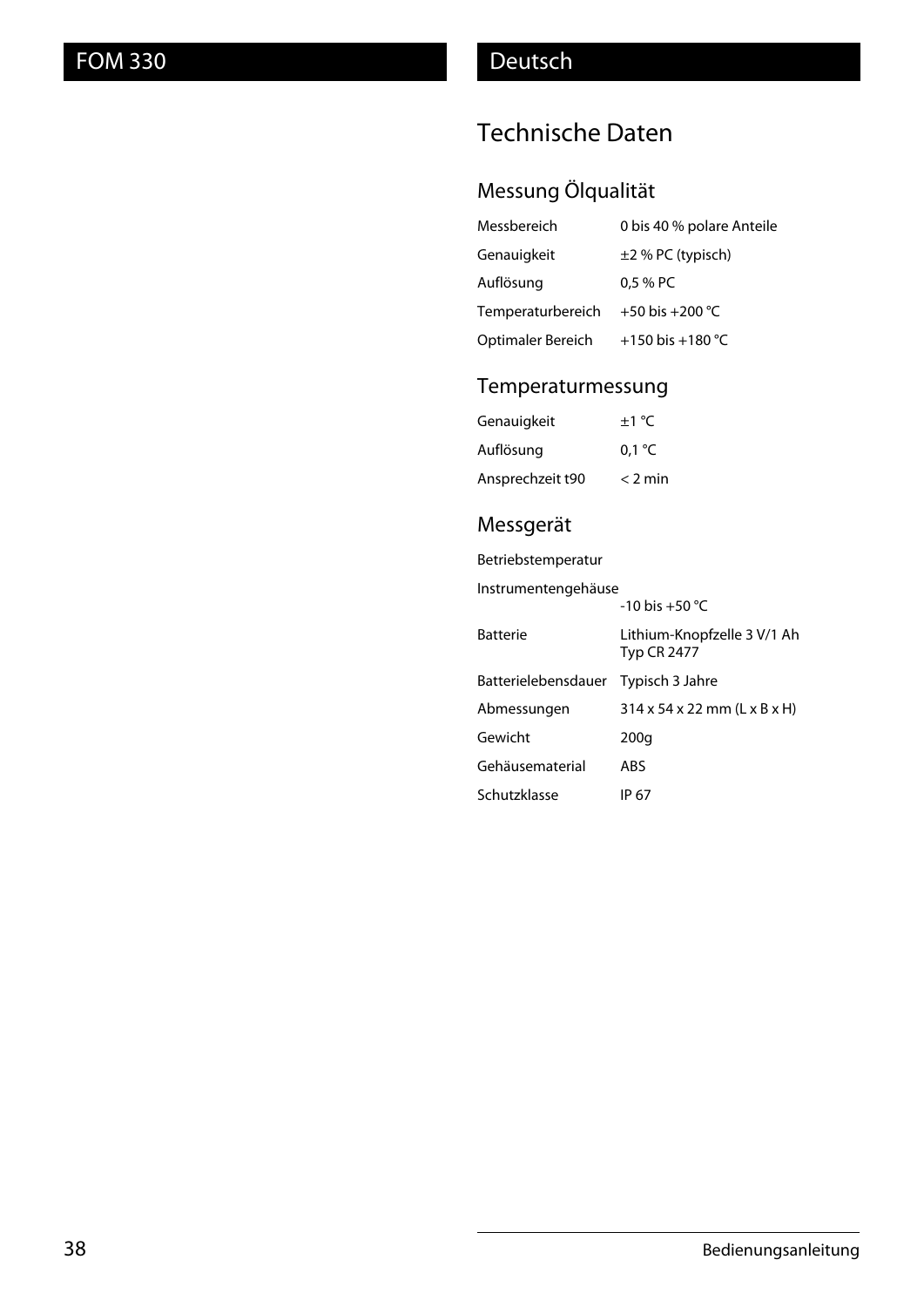# Technical data

### Measuring oil quality

|                   | Measurement range 0 to 40 % polar compounds |
|-------------------|---------------------------------------------|
| Accuracy          | $\pm$ 2 % PC (typical)                      |
| Resolution        | $0.5%$ PC                                   |
| Temperature range | +50 to +200 $^{\circ}$ C                    |
| Optimum range     | +150 to +180 $^{\circ}$ C                   |

### Temperature measuring

| Accuracy          | $+1 °C$        | Exactitude          |
|-------------------|----------------|---------------------|
| Resolution        | $0.1\degree$ C | Résolution          |
| Response time t90 | $<$ 2 min      | Constante temps t90 |

#### Instrument

#### Operating temperature

| Instrument housing      | $-10$ to $+50$ °C                                |
|-------------------------|--------------------------------------------------|
| <b>Battery</b>          | I ithium button cell<br>3 V / 1 Ah, type CR 2477 |
| <b>Battery life</b>     | Typically 3 years                                |
| Dimensions              | 314 x 54 x 22 mm (L x W x H)                     |
| Weight                  | 200g                                             |
| Housing material        | ABS                                              |
| <b>Protection class</b> | IP 67 $\infty$                                   |

## English **Français**

# Caractéristiques techniques

## Mesure de la qualité d'huile

| Plage de mesure                    | 0 à 40 % de composés polaires |
|------------------------------------|-------------------------------|
| Exactitude                         | $\pm$ 2 % CP (typique)        |
| Résolution                         | $0.5%$ CP                     |
| Plage de température +50 à +200 °C |                               |
| Plage optimale                     | +150 à +180 °C                |

## Mesure de la température

| Exactitude                    | $+1 °C$ |
|-------------------------------|---------|
| Résolution                    | 0.1 °C  |
| Constante temps $t90 < 2$ min |         |

#### Instrument de mesure

| Température de service     |                                                   |  |
|----------------------------|---------------------------------------------------|--|
| Boîtier de l'instrument    |                                                   |  |
|                            | $-10$ à $+50$ °C                                  |  |
| Pile                       | Pile ronde au lithium<br>3 V / 1 Ah, type CR 2477 |  |
| Durée de vie de la pile    |                                                   |  |
|                            | Environ 3 ans                                     |  |
| <b>Dimensions</b>          | $314 \times 54 \times 22$ mm (L x l x h)          |  |
| poids                      | 200q                                              |  |
| Boîtier                    | ABS                                               |  |
| Indice de protection IP 67 |                                                   |  |